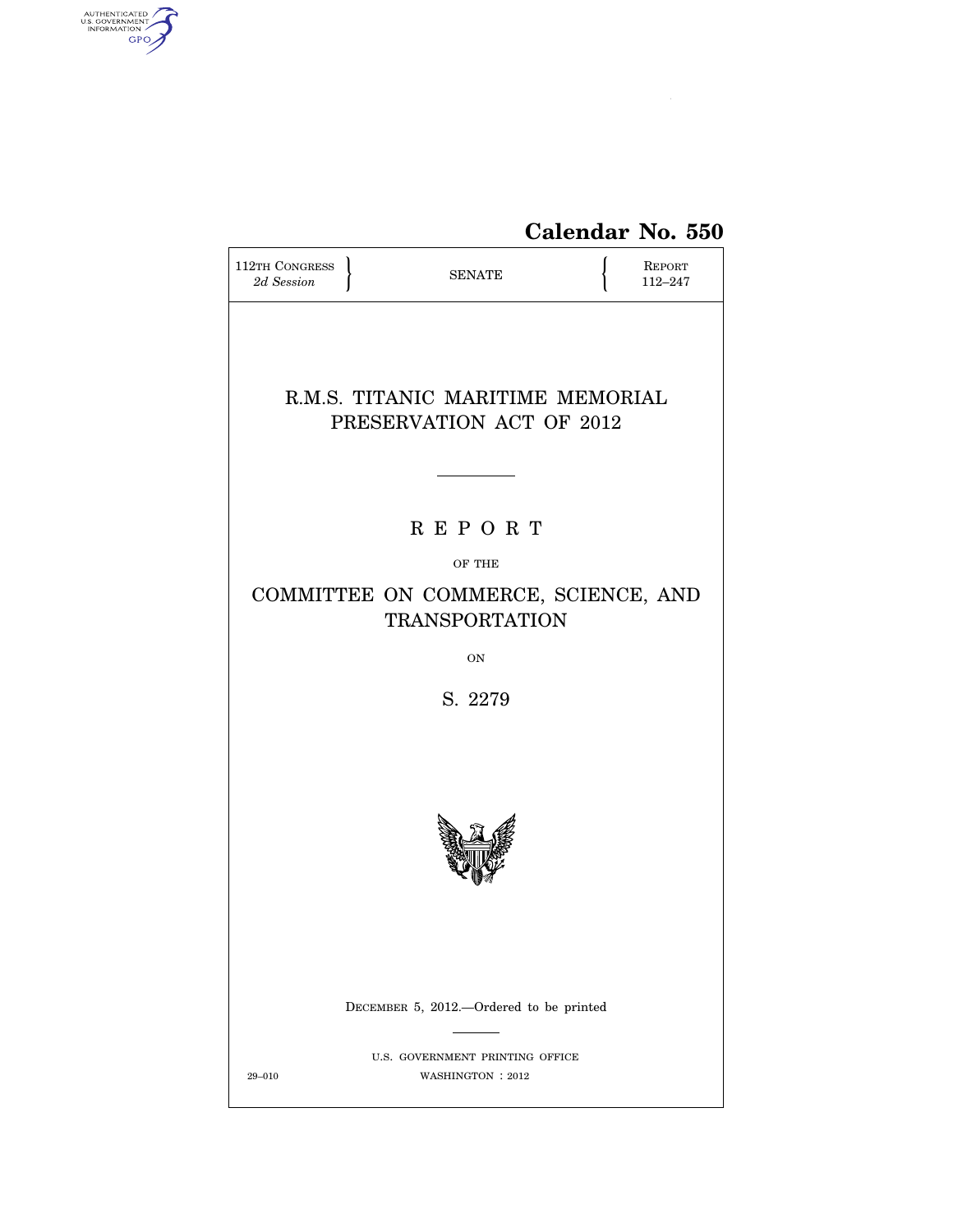# SENATE COMMITTEE ON COMMERCE, SCIENCE, AND TRANSPORTATION

# ONE HUNDRED TWELFTH CONGRESS

#### SECOND SESSION

JOHN D. ROCKEFELLER IV, West Virginia, *Chairman*  DANIEL K. INOUYE, Hawaii JOHN F. KERRY, Massachusetts BARBARA BOXER, California BILL NELSON, Florida MARIA CANTWELL, Washington FRANK R. LAUTENBERG, New Jersey MARK PRYOR, Arkansas CLAIRE MCCASKILL, Missouri AMY KLOBUCHAR, Minnesota TOM UDALL, New Mexico MARK WARNER, Virginia MARK BEGICH, Alaska

KAY BAILEY HUTCHISON, Texas OLYMPIA J. SNOWE, Maine JIM DEMINT, South Carolina JOHN THUNE, South Dakota ROGER F. WICKER, Mississippi JOHNNY ISAKSON, Georgia ROY BLUNT, Missouri JOHN BOOZMAN, Arkansas PATRICK J. TOOMEY, Pennsylvania MARCO RUBIO, Florida KELLY AYOTTE, New Hampshire DEAN HELLER, Nevada

ELLEN DONESKI, *Staff Director*  JAMES REID, *Deputy Staff Director*  JOHN WILLIAMS, *General Counsel*  RICHARD RUSSELL, *Republican Staff Director*  DAVID QUINALTY, *Republican Deputy Staff Director*  REBECCA SEIDEL, *Republican General Counsel*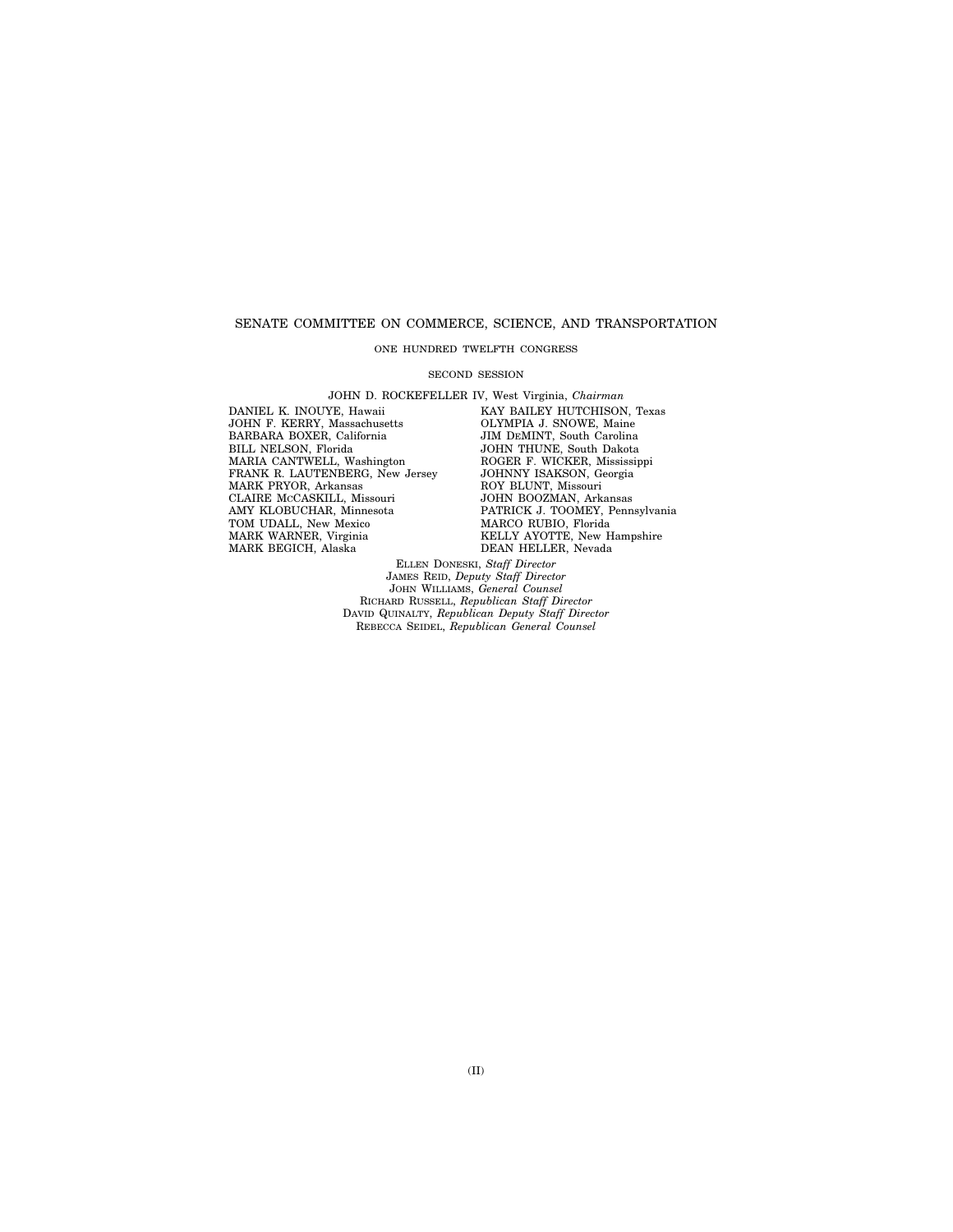# **Calendar No. 550**

112TH CONGRESS **REPORT** 2d Session **112–247** 

# R.M.S. TITANIC MARITIME MEMORIAL PRESERVATION ACT OF 2012

DECEMBER 5, 2012.—Ordered to be printed

Mr. ROCKEFELLER, from the Committee on Commerce, Science, and Transportation, submitted the following

# **REPORT**

### [To accompany S. 2279]

The Committee on Commerce, Science, and Transportation, to which was referred the bill (S. 2279) to amend the R.M.S. Titanic Maritime Memorial Act of 1986 to provide additional protection for the R.M.S. *Titanic* and its wreck site, and for other purposes, having considered the same, reports favorably thereon without amendment and recommends that the bill do pass.

# PURPOSE OF THE BILL

The purpose of S. 2279 is to amend the R.M.S. Titanic Maritime Memorial Act of 1986 (16 U.S.C. 450rr et seq.) to provide additional protection for the R.M.S. *Titanic* and its wreck site, and for other purposes.

### BACKGROUND AND NEEDS

The Royal Mail Steamer (R.M.S.) *Titanic* is perhaps the most famous shipwreck of all time, marking the final resting site of the luxury ship that tragically sank on its maiden voyage. Built in Belfast, Northern Ireland in 1911, the *Titanic* was the largest passenger vessel of its time and carried 2,240 passengers and crew on board. With turn of the century design and technology, including 16 major watertight compartments in her lower section that could be sealed off in the case of a punctured hull, the vessel was considered by many to be unsinkable.

The *Titanic* set sail on its first voyage from Southampton England on April 10, 1912, bound for New York City. On April 15,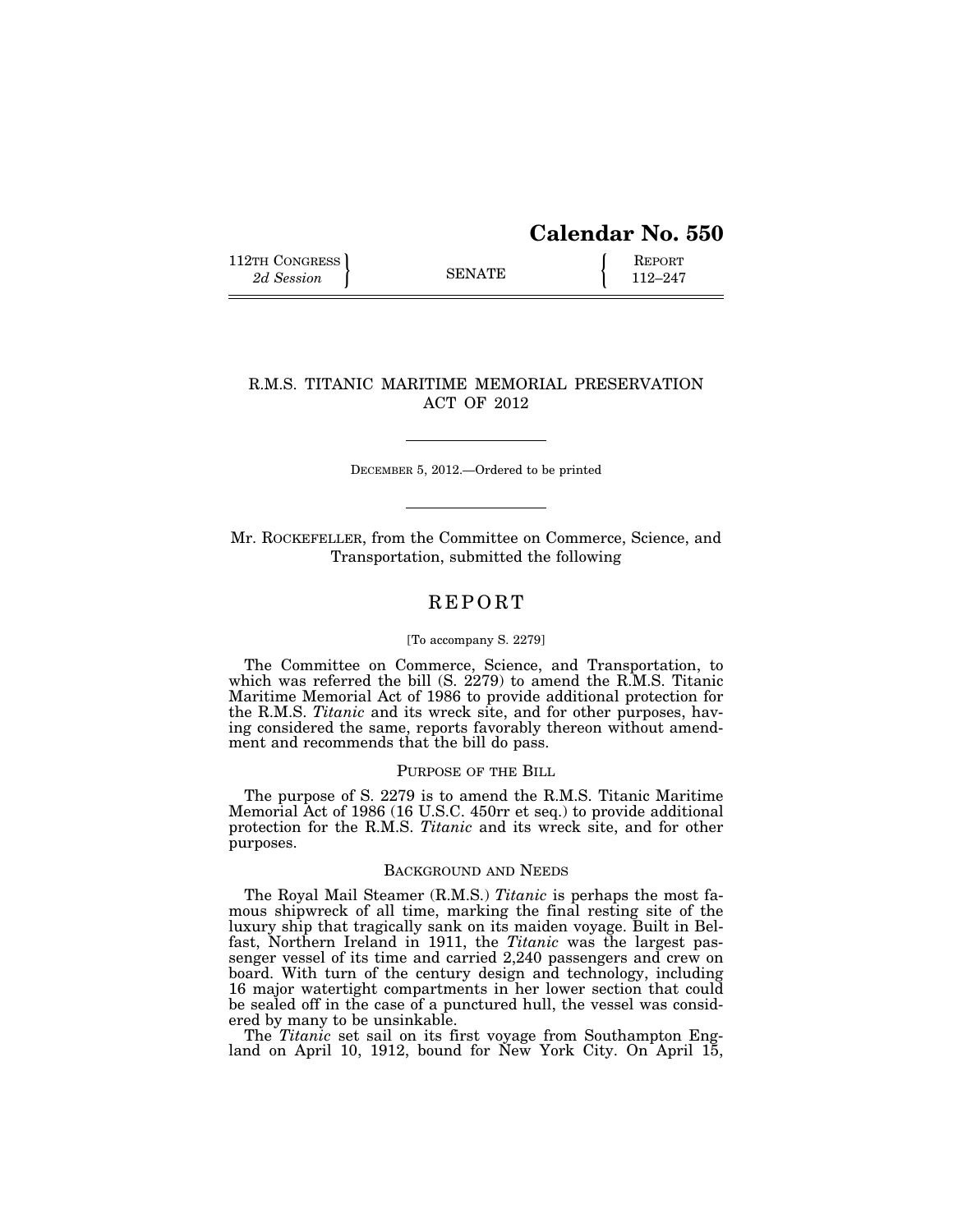1912, after striking an iceberg, *Titanic* broke apart and sank to the bottom of the ocean, taking with it the lives of more than 1,500 passengers and crew. Most of the ship remains in its final resting place 12,000 feet below sea level and over 350 nautical miles off the coast of Newfoundland, Canada. The R.M.S. *Titanic* has been recognized for its national and international significance, and is a maritime memorial to those who lost their lives in the tragic sinking.

Shortly after the *Titanic* wreck was first discovered in 1985, Congress enacted the R.M.S. Titanic Maritime Memorial Act of 1986  $(16$  U.S.C. 450rr et seq.). The 1986 Act called on the U.S. Secretary of State to negotiate an international agreement to designate the *Titanic* as an international maritime memorial to those who lost their lives when she sank in 1912 and to encourage in those negotiations the development of guidelines for conducting research, exploration, and salvage of the *Titanic*. The United States, the United Kingdom, France, and Canada negotiated the Agreement Concerning the Shipwrecked Vessel R.M.S. *Titanic*, ratified by the United Kingdom in 2003 and signed by the United States in 2004 subject to the enactment of implementing legislation. Legislation providing the Executive branch authority to carry out the obligations of the International Agreement is necessary for the United States to ratify it. The International Agreement will take effect after at least two countries ratify it.

In 2009, the U.S. Department of State transmitted to Congress proposed legislation to protect the R.M.S. *Titanic* from looting and unscientific salvage and to ensure adherence to the scientific rules for research, recovery, or salvage that will help preserve the R.M.S. *Titanic* for present and future generations.

### SUMMARY OF PROVISIONS

S. 2279 would amend the R.M.S. Titanic Maritime Memorial Act of 1986 (16 U.S.C. 450rr et seq.) to set forth: (1) the scope and applicability of the Act; (2) prohibited activities and related liabilities;  $(3)$  authorities of the Secretary of Commerce, including authority to establish the Titanic Advisory Council; (4) civil and criminal enforcement provisions; (5) seizure and forfeiture provisions; and (6) statute of limitations provisions.

### LEGISLATIVE HISTORY

S. 2279 was introduced on March 29, 2012, by Senators Kerry and Isakson. On July 31, 2012, the Committee met in open Executive Session and by voice vote ordered that the bill be reported favorably without amendment.

### ESTIMATED COSTS

In accordance with paragraph 11(a) of rule XXVI of the Standing Rules of the Senate and section 403 of the Congressional Budget Act of 1974, the Committee provides the following cost estimate, prepared by the Congressional Budget Office: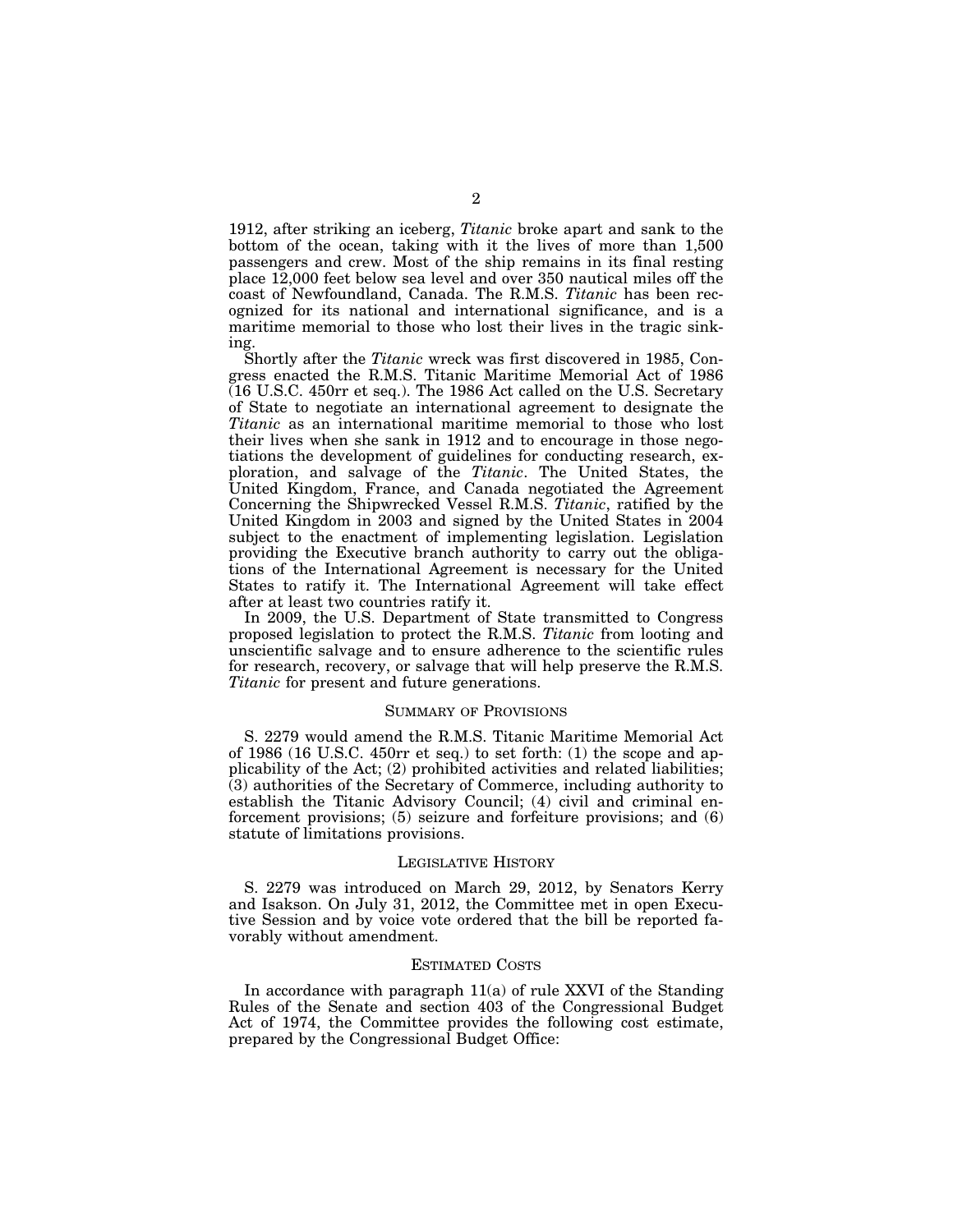# *S. 2279—R.M.S. Titanic Maritime Memorial Preservation Act of 2012*

S. 2279 would implement an international agreement to provide additional protection for the R.M.S. *Titanic* wreck site. The bill would authorize the National Oceanic and Atmospheric Administration (NOAA) to enhance enforcement of laws prohibiting individuals from engaging in activities, including the recovery of artifacts, that could damage the wreck site. The bill also would establish civil and criminal penalties for individuals who violate those laws. Finally, the bill would authorize NOAA to issue permits to individuals to conduct research, exploration, and recovery activities that are consistent with the international agreement.

Based on information from NOAA, CBO estimates that implementing S. 2279 would have no significant net impact on the federal budget. The bill would authorize NOAA to enhance enforcement of certain laws to protect the R.M.S. *Titanic* wreck site. Based on information from the agency, CBO expects that such enforcement would probably be carried out using satellites to monitor the site. Thus, CBO estimates that any costs associated with additional monitoring activities would be minimal.

The Statutory Pay-As-You-Go Act of 2010 establishes budget-reporting and enforcement procedures for legislation affecting direct spending or revenues. Enacting S. 2279 could increase revenues (from civil and criminal penalties) and associated direct spending; therefore, pay-as-you-go procedures would apply. However, CBO estimates that any increase in revenues from penalties would be less than \$500,000 a year and would be offset by similar increases in direct spending from the Crime Victims Fund (for criminal penalties) or by NOAA (for civil penalties). In addition, the bill would authorize NOAA to collect fees for permits issued to individuals who conduct research, exploration, and recovery activities at the Titanic wreck site. Because the agency could spend those fees to offset administrative expenses, CBO estimates that implementing such fees would have no significant net effect on direct spending.

S. 2279 would impose intergovernmental and private-sector mandates, as defined in the Unfunded Mandates Reform Act, by prohibiting public and private entities from engaging in some activities related to the R.M.S. *Titanic* property without a permit from NOAA.

Additionally, the bill would require vessels to notify NOAA before stopping within the designated zone surrounding the R.M.S. *Titanic.* Because both the number of entities affected and the fee for the permits would be small, CBO estimates that the cost for public and private entities to comply with the mandates would fall well below the annual thresholds for intergovernmental and private-sector mandates (\$73 million and \$146 million in 2012, respectively, adjusted annually for inflation).

The CBO staff contacts for this estimate are Jeff LaFave (for federal costs), Melissa Merrell (for the impact on state and local governments), and Amy Petz (for the impact on the private sector). The estimate was approved by Theresa Gullo, Deputy Assistant Director for Budget Analysis.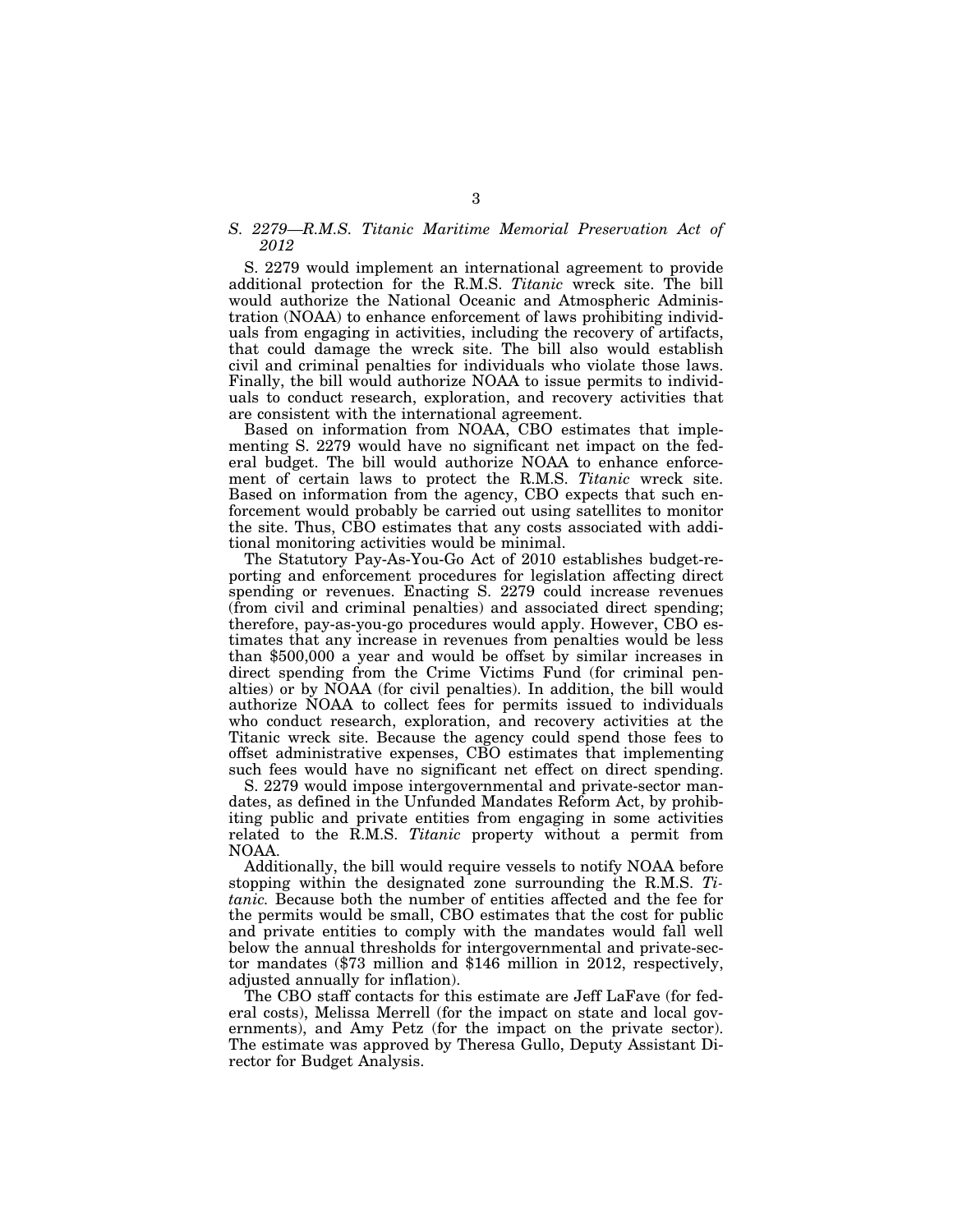## REGULATORY IMPACT STATEMENT

In accordance with paragraph 11(b) of rule XXVI of the Standing Rules of the Senate, the Committee provides the following evaluation of the regulatory impact of the legislation, as reported:

#### NUMBER OF PERSONS COVERED

S. 2279 would guide the permitting and conservation of the *Titanic* Memorial wreck site, and affects the National Oceanic and Atmospheric Administration (NOAA) and other entities already subject to regulation. Therefore the number of persons covered generally should be consistent with the current levels of individuals impacted by the regulation of the wreck site. One provision in the bill would require vessels intending to visit the wreck site or be within a certain zone of the wreck site to provide advance notice to the Department of Commerce, which could increase the number of persons covered by a very small amount.

### ECONOMIC IMPACT

The legislation is not expected to have an impact on the Nation's economy.

### PRIVACY

The reported bill would not have any adverse impact on the personal privacy of individuals.

# PAPERWORK

The reported bill would not increase paperwork requirements for the private sector.

# CONGRESSIONALLY DIRECTED SPENDING

In compliance with paragraph 4(b) of rule XLIV of the Standing Rules of the Senate, the Committee provides that no provisions contained in the bill, as reported, meet the definition of congressionally directed spending items under the rule.

### SECTION-BY-SECTION ANALYSIS

### *Section 1. Short title*

This section would provide that this Act may be cited as the R.M.S. Titanic Maritime Memorial Preservation Act of 2012.

# *Section 2. Findings and purposes*

This section would amend language in the R.M.S. Titanic Maritime Memorial Act of 1986 (16 U.S.C. 450rr et seq.) for updating and clarification purposes. For example, section 2(a) of the Act would reflect that regulations governing research, exploration, and salvage of the wreck called for in the 1986 Act have now been finalized, and that the international agreement has been negotiated. Section 2(b) of the Act would outline the purposes of the Act as to protect the R.M.S. *Titanic* and its wreck site as an international maritime memorial and grave site, as well as a site of unique scientific, archeological, cultural, and historical significance to be protected for present and future generations.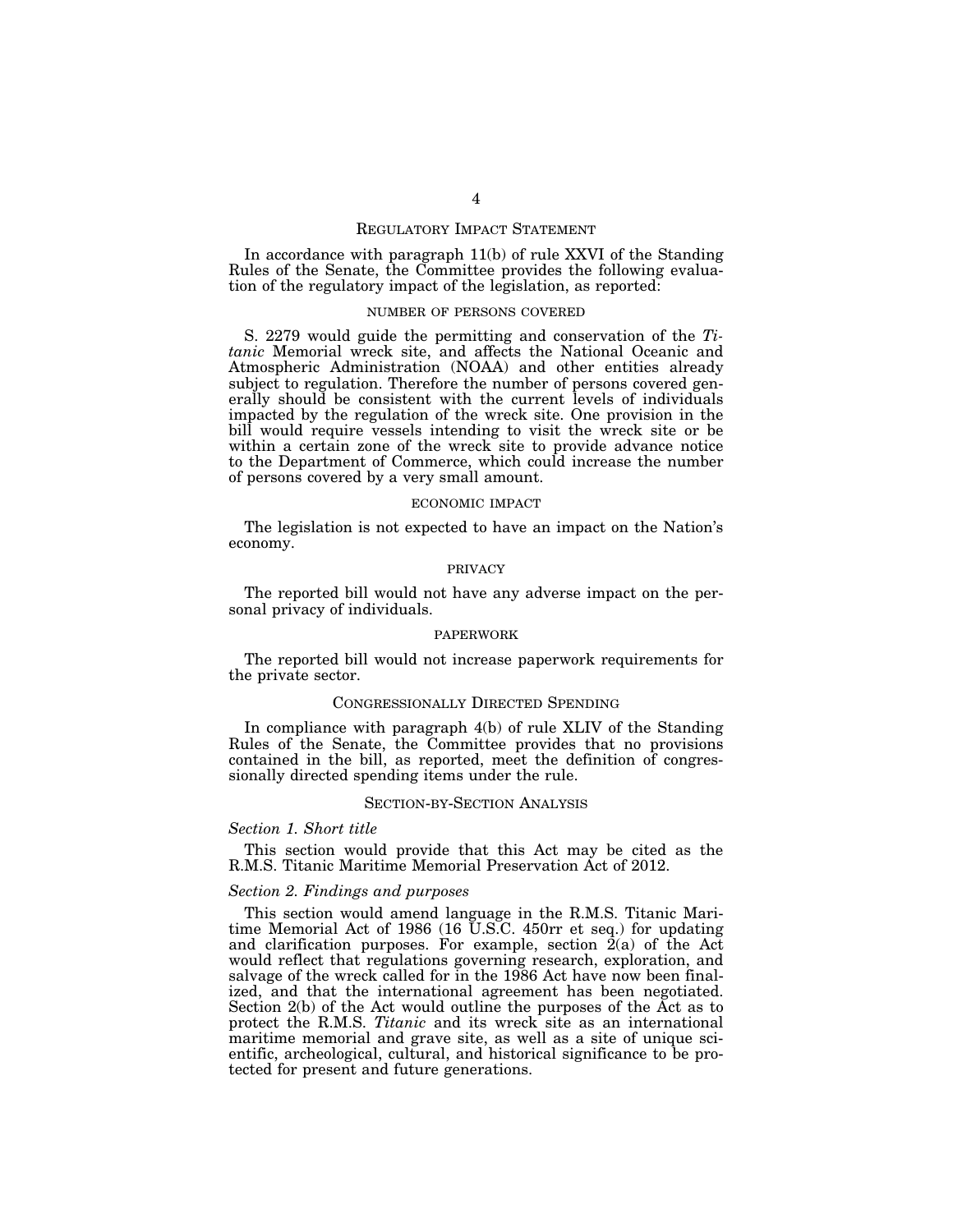# *Section 3. Definitions.*

Section 3 of the bill would define seven terms, amending section 3 of the R.M.S. Titanic Maritime Memorial Act of 1986 (16 U.S.C. 450rr–1):

*Collection.—*The term ''collection'' means each grouping of R.M.S. *Titanic* property, other than human remains, that results from recovery activities after September 1, 1985, at the wreck site of R.M.S. *Titanic* authorized by: (A) an order of a U.S. court of competent jurisdiction; (B) a permit granted by the Secretary of Commerce under section 7; or (C) an order of a court or tribunal (including any administrative body, Office of Maritime Affairs, or Receiver of Wreck) of competent jurisdiction of the United Kingdom, France, or Canada, or of a state party to the International Agreement.

*Import.*—The term "import" means to bring into, or introduce into, or attempt to bring into or introduce into, the United States, including its territories and insular possessions, and the territorial sea of the United States (as defined in Presidential Proclamation 5928, issued December 27, 1988).

*International Agreement.—*The term ''International Agreement'' means the Agreement concerning the Shipwrecked Vessel R.M.S. *Titanic*.

Person.—The term "Person" means any individual (whether or not a citizen or national of the United States), any corporation, partnership, association, or other entity (whether or not organized or existing under the laws of any State), and any Federal, State, local, or foreign government or any entity of any such government.

*R.M.S. Titanic property.—*The term ''R.M.S. Titanic property'' includes: (A) the shipwrecked vessel R.M.S. *Titanic*; (B) the cargo of R.M.S. *Titanic*, any other contents from the ship, or any associated items scattered on the ocean floor in the vicinity of the ship, or any portion of the ship; (C) all such property recovered from the wreck site since September 1, 1985; and (D) any human remains of those aboard R.M.S. *Titanic* who perished.

*Rules.—*The term ''Rules'' means the Rules Concerning Activities Aimed at the R.M.S. *Titanic* and/or its Artifacts contained in the Annex to the International Agreement.

*United States waters.—*The term ''United States waters'' means all waters of the United States on the landward side of the baseline from which the breadth of the United States territorial sea is measured, and the waters of the United States territorial sea as described in Presidential Proclamation 5928, dated December 27, 1988.

# *Section 4. Implementation of the International Agreement*

Section 4 of this Act would implement the ''International Agreement Concerning the Shipwrecked Vessel R.M.S. Titanic'' by striking sections 5, 6, and 7 of the provisions of the R.M.S. Titanic Maritime Memorial Act of 1986 (16 U.S.C. 450rr–3, 450rr–4, 450rr–5); redesignating section 8 as section 21 of that Act (16 U.S.C. 450rr–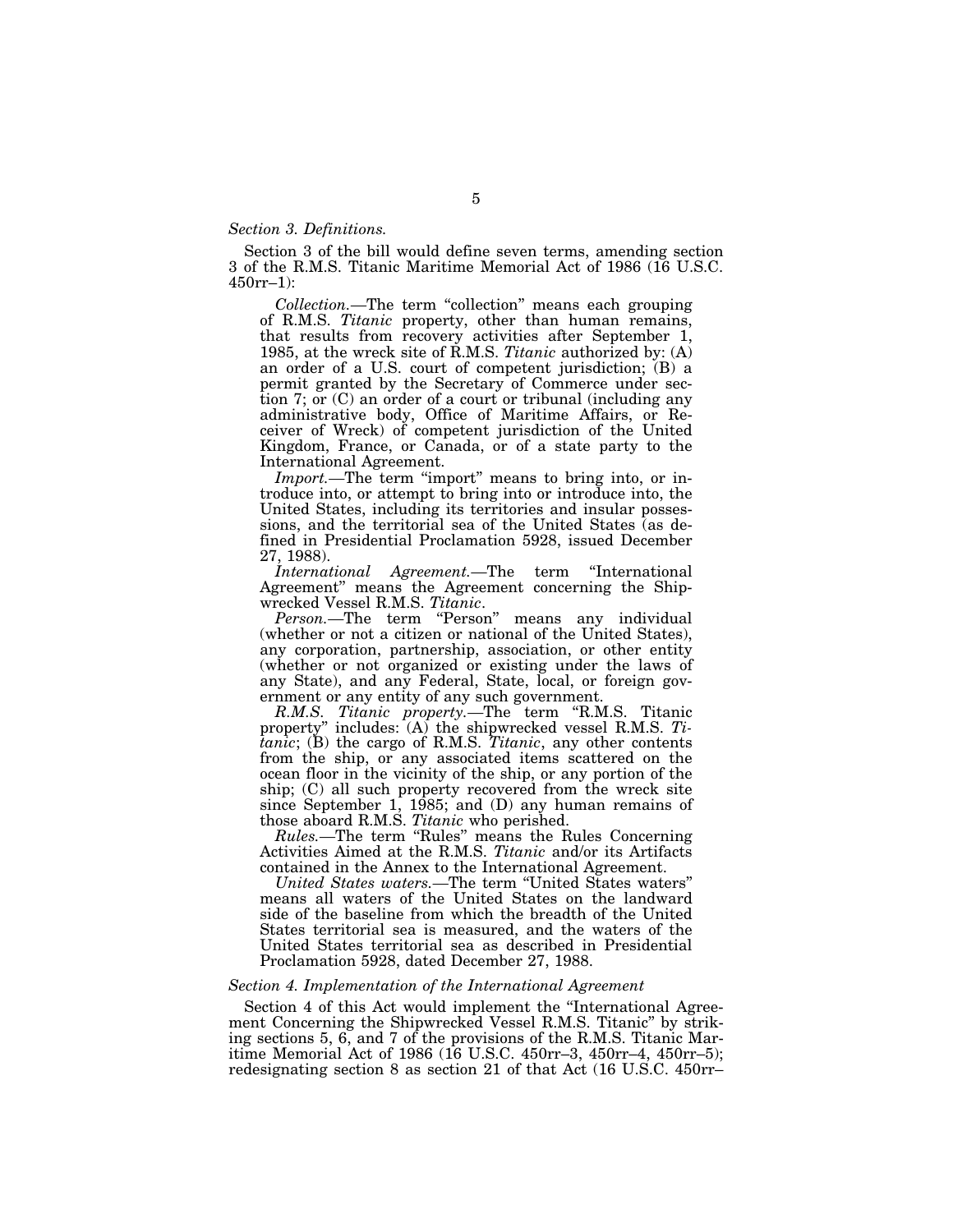6); and inserting after section 4 of that Act (16 U.S.C. 450rr–2) the new implementing sections as follows:

*Sec. 5. Scope and Applicability.—*This section would provide that the Act applies to any person subject to the jurisdiction of the United States at the time such person engages in an activity prohibited under section 6. This section also would provide that the Act applies to any vessel over which the United States exercises, or may exercise, jurisdiction under international law, after the effective date of the Act. The intent of this section is that the Act would apply expansively and reach as many persons and vessels as possible consistent with U.S. law and international law. Vessels of the United States would be expressly excluded from the Act unless they engage in any activity the purpose of which is to disturb, remove, or injure R.M.S. *Titanic* property. Likewise, all persons aboard such vessels acting in the course of their duties would be expressly excluded from the Act unless they engage in any activity the purpose of which is to disturb, remove, or injure R.M.S. *Titanic* property. Vessels of the United States and persons aboard such vessels conducting research or recovery activities directed at R.M.S. *Titanic* or its wreck site would be subject to this Act.

*Sec. 6. Prohibitions.—*This section would set forth activities prohibited by the Act unless authorized pursuant to a permit issued under the Act. These prohibitions recognize the historical and cultural significance of R.M.S. *Titanic*  and its wreck site, and reflect the United States' preferred resource management policy of in situ preservation.1

*Sec. 7. Permits.—*This section would establish the permitting authority of the Secretary of Commerce. Subsection 7(b) of the Act takes into consideration the salvorin-possession status awarded to R.M.S. *Titanic*, Inc. by the U.S. District Court for the Eastern District of Virginia on June 7, 1994. Any person holding the status of salvor-inpossession as of the effective date of the Act would be subject to the Act's permitting regime. Consistent with the Federal admiralty court orders, the Act would not prohibit such salvor-in-possession from selling all of the artifacts that it recovered from R.M.S. *Titanic* or its wreck site, provided that any such sale is of the entire collection of recovered artifacts. The Act would not extinguish R.M.S. *Titanic*, Inc.'s salvor-in-possession status; nor would it de-<br>prive the district court of jurisdiction over R.M.S. Titanic, Inc.'s pending salvage action. Subsection 7(c) would require vessels subject to the Act to provide advance notice to the Secretary of Commerce if they intend to stop within

<sup>&</sup>lt;sup>1</sup> These prohibitions also would implement Article 4 of the International Agreement and would<br>be consistent with courts' orders in the matter of R.M.S. Titanic, Inc. v. The Wrecked and Aban-<br>doned Vessel, Civil Action No on the company's promise not to sell the artifacts piecemeal to any individual or private col-lector, but keep them together as an intact collection to be exhibited to the public); July 28, 2000 Order (prohibiting the sale of individual artifacts and the cutting into or cutting off of any<br>part of the wreck); and the October 19, 2001 Order (summarizing the court's Orders of June<br>7, 1994, July 28, 2000, and Sep to keep the collection together for public exhibition).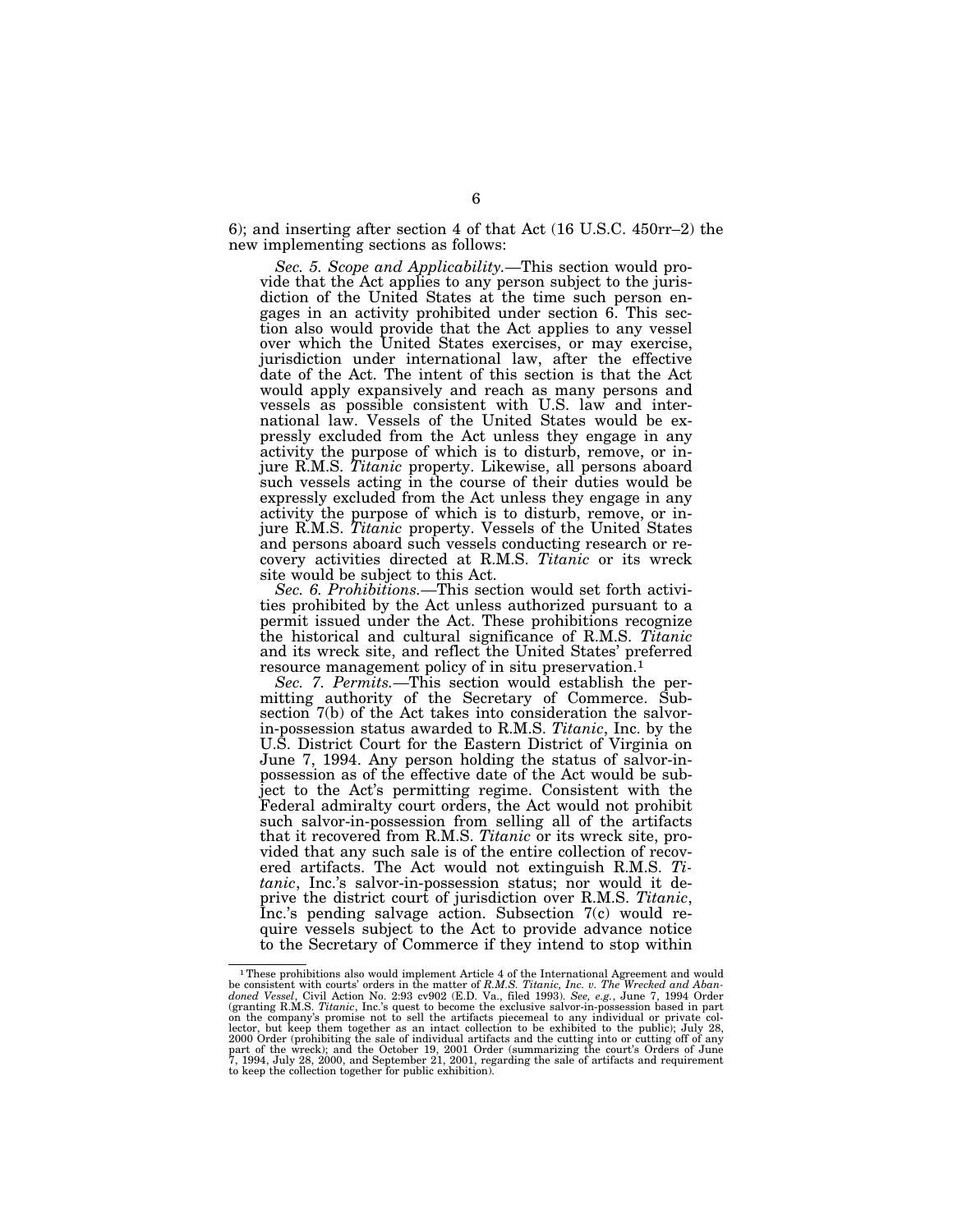a specified zone above the wreck site. One purpose of this notice provision is to ensure that the Secretary of Commerce has prior knowledge of the timing and purpose of the presence of a vessel in this zone so that the Secretary of Commerce could determine whether a permit is required. Another purpose for this notice provision is to facilitate fulfillment of the coordination requirements in Article 5 of the International Agreement. The notice provision would help the United States, through the Secretary of Commerce, to protect the wreck site and manage activities directed at it. Sharing information about vessels that plan to be in this zone at the same time may also help to address safety concerns. Subsection 7(d) would state that any permit issued by the Secretary of Commerce will comply with the Rules. Subsection  $7(e)$  would authorize the imposition of reasonable fees and their retention to offset expenses of the permitting process. Subsection 7(f) would establish a time frame for permit decisions by the Secretary of Commerce and for the confidential treatment of proprietary information.

*Sec. 8. Liability for Damages.—*This section would provide liability for damages, response costs, and enforcement costs arising from a violation of the Act. Damages would be defined to include all costs related to the storage, restoration, care, maintenance, conservation, and curation of R.M.S. *Titanic* property and all costs associated with the retrieval of any contextual and other information of a scientific, archeological, cultural, or historical nature that remains at the site where the prohibited activity occurred.

*Sec. 9. Civil Enforcement.—*This section would authorize the Secretary of Commerce to assess administrative penalties of not more than \$250,000 per day of violation. The Secretary of Commerce could also request the Attorney General to file suit in Federal district court to seek civil penalties of not more than \$500,000 per day of violation, recover costs and damages, and obtain injunctive relief.

*Sec. 10. Criminal Enforcement.—*Section 10 would authorize the Attorney General to criminally prosecute knowing violations of the Act. Persons convicted of an offense could be fined no more than \$250,000 per day of violation or imprisoned for not more than five years, or both.

*Sec. 11. Seizure and Forfeiture.—*This section would provide for seizure and administrative, civil, and criminal forfeiture of unlawfully obtained artifacts and proceeds. Any R.M.S. *Titanic* property forfeited to the United States could be loaned to a public or private institution that provides for the conservation, curation, and public access of such property, consistent with the International Agreement, the Rules, and any regulations promulgated by the Secretary of Commerce pursuant to this Act. Departments of Commerce and Homeland Security could only use section 11 to authorize arrests by trained law enforcement personnel who already possess firearms and arrest powers pursuant to other statutes.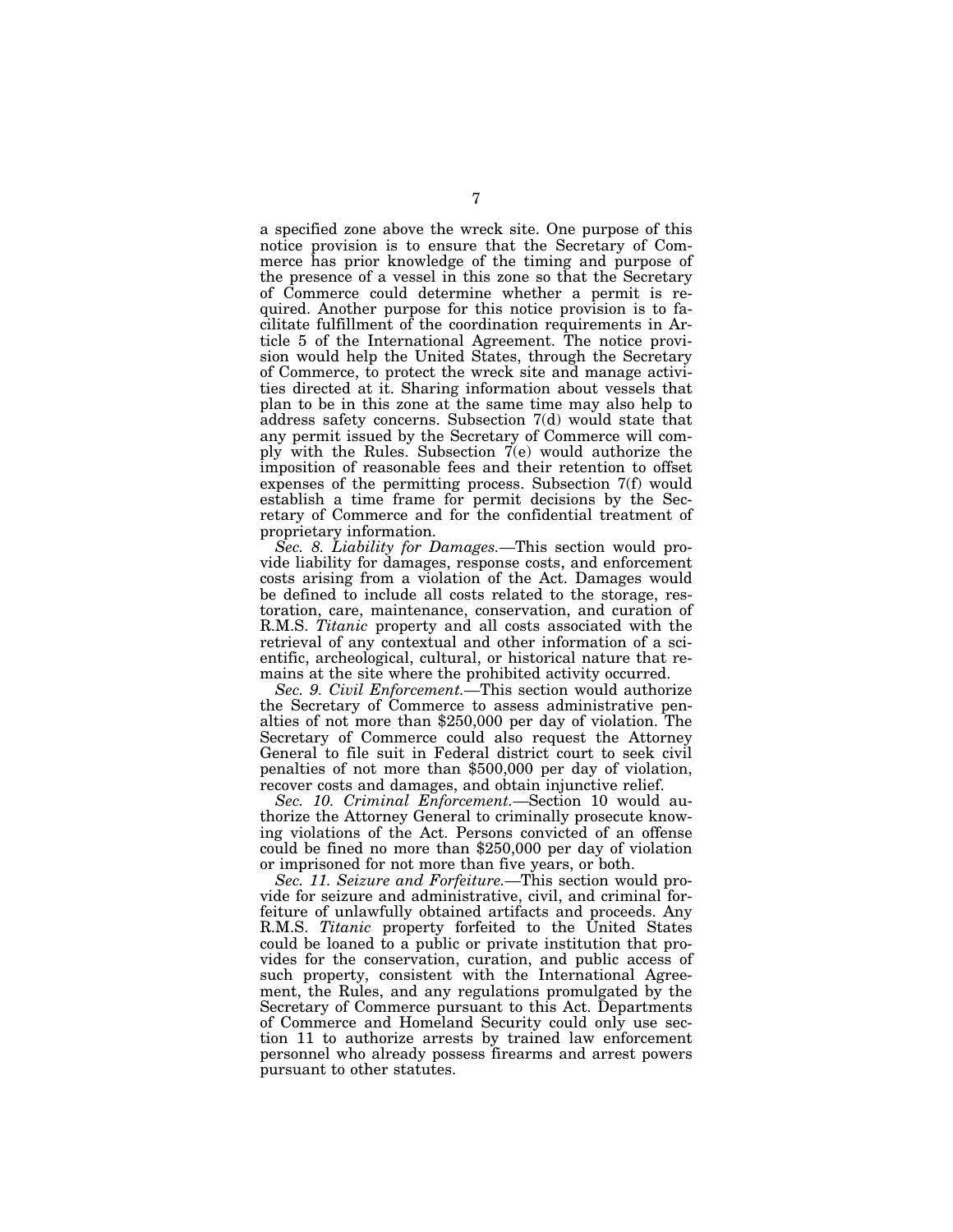*Sec. 12. Disposition of Monies Recovered.—*This section would provide that any funds recovered for violations of the Act would be authorized to be paid into one or more special accounts of the U.S. Department of the Treasury and would be used by the Secretary of Commerce for conservation of *Titanic* artifacts recovered pursuant to an enforcement action, conservation of any *Titanic* collection of lawfully salvaged artifacts, or the collection of the USS *Monitor* National Marine Sanctuary artifacts at The Mariners' Museum. If the amount of proceeds from an enforcement action exceeds the amount of funds needed for the conservation of artifacts from that case, the *Titanic* collection, and the *Monitor* collection, then that amount would be deposited in the General Fund of the Treasury.

*Sec. 13. International Cooperation.—*This section would authorize the Secretary of Commerce, in cooperation with the Secretary of State, to share information and consult with interested nations regarding R.M.S. Titanic.

Sec. 14. Agreements and Authority to Utilize Grant *Funds.—*This section would authorize the Secretary of Commerce to enter into cooperative agreements and to apply for, accept, and obligate grants to carry out the purposes of the Act.

*Sec. 15. Monitoring Authorization.—*This section would authorize the Secretary of Commerce to monitor the wreck site of R.M.S. *Titanic* with the assistance of other Federal instrumentalities as available. Such monitoring is not required under the Agreement but is generally done as part of the management of such resources by the National Marine Sanctuary program.

*Sec. 16. Rulemaking.—*This section would authorize the Secretary of Commerce to promulgate regulations as necessary to implement the Act. Promulgation of any such regulations, however, would not be a prerequisite to application (including the issuance of permits) or enforcement of the Act.

*Sec. 17. Relationship to Other Laws.—*This section would contain a number of provisions clarifying the relationship of the Act with other laws. Subsection 17(a) would preclude application of the Limitation of Shipowner Liability Act. Subsection 17(b) would make clear that the customs laws of the United States are in no way affected, modified, or amended by the Act. Subsection  $17(c)$  would provide that the Act shall be applied in accordance with applicable law and international agreements to which the United States is a party. Subsection 17(d) would provide that nothing in the Act affects the exercise of traditional high seas freedoms of navigation, including the laying of undersea cables and pipelines, the operation of vessels, fishing, or other internationally lawful uses of the sea related to such freedoms. Subsection 17(e) would permit a provision of the Act to be held invalid without rendering the entire Act void. Subsection 17(f) would make clear that an order granting salvage rights to R.M.S. *Titanic* prior to the effective date of this Act would not exempt any person from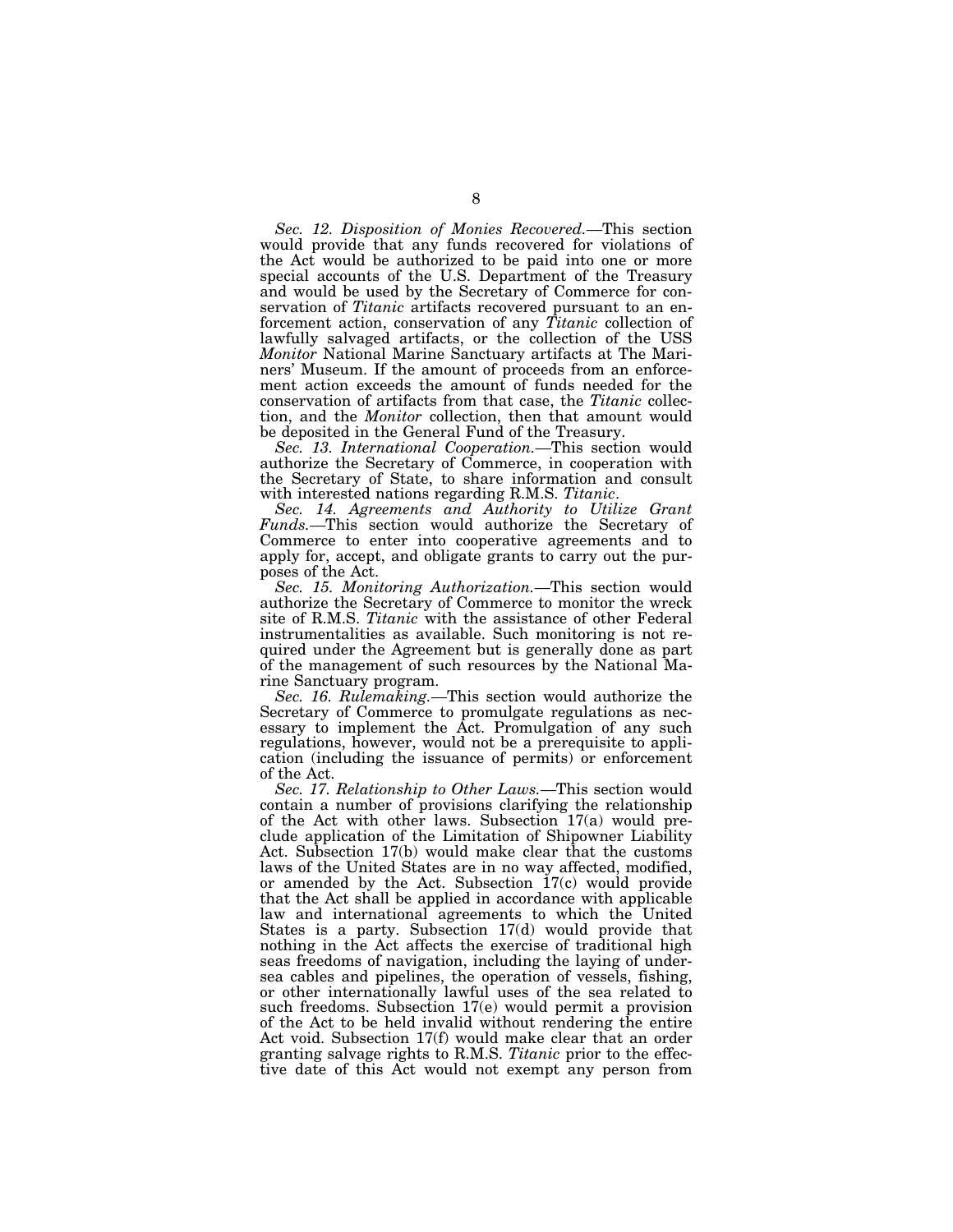compliance with the Act. The subsection also would preclude any person from obtaining salvage rights to R.M.S. *Titanic* or R.M.S. *Titanic* property after the effective date of the Act. At the request of R.M.S. *Titanic*, Inc., language was included to clarify the intent that this limit on new salvage rights is not intended to prevent a U.S. court of competent jurisdiction from authorizing the transfer of existing salvage rights.

Subsection 17(g) would provide that the law of finds does not apply to R.M.S. *Titanic or R.M.S. Titanic* property. Subsection 17(h) would require that each collection (as defined in the Act) be managed and maintained in accordance with the Rules annexed to the International Agreement.

*Sec. 18. Valid exclusive right to salvage R.M.S. Titanic.—*This section would state that nothing in this Act shall be construed as terminating, or granting to the Secretary of Commerce the right to terminate, any valid exclusive right to salvage the R.M.S. *Titanic* that is in existence on the date of enactment. The exercise of the exclusive right to salvage R.M.S. *Titanic* would be subject to regulation by the Secretary of Commerce.

*Sec. 19. Titanic advisory council; site management plan.—*This section would outline the membership of the Titanic Advisory Council (Council), the duties of the Council, and the requirements involved in the formulation of a site management plan. Subsections 19(a) and 19(b) would give the Secretary of Commerce the authority to establish the Council which would be exempt from the Federal Advisory Committee Act (5 U.S.C. App). Subsection 19(c) would describe the membership of the Council as including members designated by the Administrator of NOAA, the Director of the National Park Service, the Secretary of State, the Woods Hole Oceanographic Institution, and the current salvor-in-possession of the R.M.S. *Titanic* or the successor. Membership would also include a member that holds a collection and two members of the public who have expertise in nautical archaeology/cultural heritage and are appointed by the Secretary of Commerce. Subsection 19(d) would define quorum of the Council as at least five members. Subsection 19(e) would state that a member of the Council who is not employed by the Federal Government may not receive pay for the member's service on the Council nor can the member be considered an employee of the Federal Government. Subsection 19(f) would state that the Council shall advise and make recommendations to the Secretary of Commerce on the protection, preservation, conservation, curation, and promotion of knowledge of R.M.S. *Titanic* property as well as evaluate the site management plan. Subsection 19(g) would lay out the requirements for a long-term site management plan that includes best-practices for preservation consistent with the International Agreement and the Rules, that is based on information and data gathered from previous expeditions to the site and to other wreckages, is made available to the pub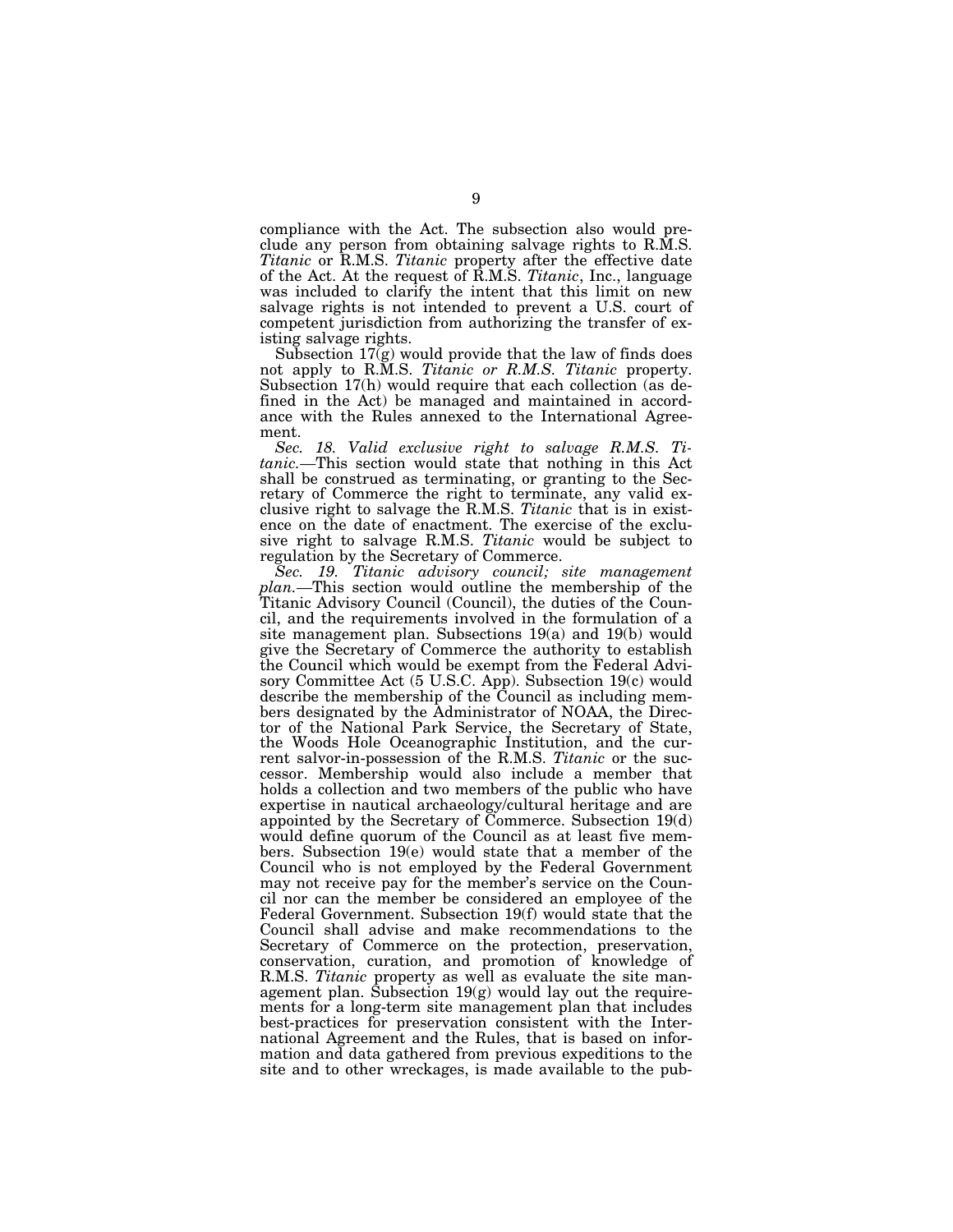lic for notice and comment, and is periodically evaluated and amended as necessary.

*Sec. 20. Statute of Limitations.—*This section would establish an eight-year statute of limitations on the initiation of any action, whether criminal, civil, or administrative, to enforce the Act, any regulation implementing the Act, or any permit issued under the Act.

# *Section 5. Effective date*

Section 5 of the Act would provide that the amendments shall take effect on the date of enactment.

### CHANGES IN EXISTING LAW

In compliance with paragraph 12 of rule XXVI of the Standing Rules of the Senate, changes in existing law made by the bill, as reported, are shown as follows (existing law proposed to be omitted is enclosed in black brackets, new material is printed in italic, existing law in which no change is proposed is shown in roman):

# R.M.S. TITANIC MARITIME MEMORIAL ACT OF 1986

### **SEC. 2. R.M.S. TITANIC; INTERNATIONAL MARITIME MEMORIAL; FIND-INGS AND PURPOSES.**

#### [16 U.S.C. 450rr]

(a) FINDINGS.—The Congress finds that—

(1) the R.M.S. Titanic, the ocean liner which sank on her maiden voyage after striking an iceberg on April 14, 1912, **[should be designated]** *is recognized* as an international maritime memorial to the men, women, and children who perished aboard her;

 $(2)$  the [recent] discovery of the R.M.S. Titanic, lying more than twelve thousand feet beneath the ocean surface, demonstrates the practical applications of ocean science and engineering;

(3) the R.M.S. Titanic, well preserved in the cold, oxygenpoor waters of the deep North Atlantic Ocean, is of major national and international cultural and historical significance, and merits appropriate international protection; [and]

(4) the R.M.S. Titanic represents a special opportunity for deep ocean scientific research and exploration[.*]*;

*(5) the Secretary of Commerce, through the National Oceanic and Atmospheric Administration's National Marine Sanctuary Program, and in consultation with the Secretary of State, other interested Federal agencies, academic and research institutions, the public, the United Kingdom, France, and Canada, issued Final Guidelines for Research, Exploration, and Salvage of R.M.S. Titanic on April 12, 2001 (66 Fed. Reg. 18905), as directed under section 5; and* 

*(6) the Secretary of State, in consultation with the Secretary of Commerce, negotiated the International Agreement with the United Kingdom, France, and Canada pursuant to section 6, which was signed on June 18, 2004, subject to acceptance by the United States.*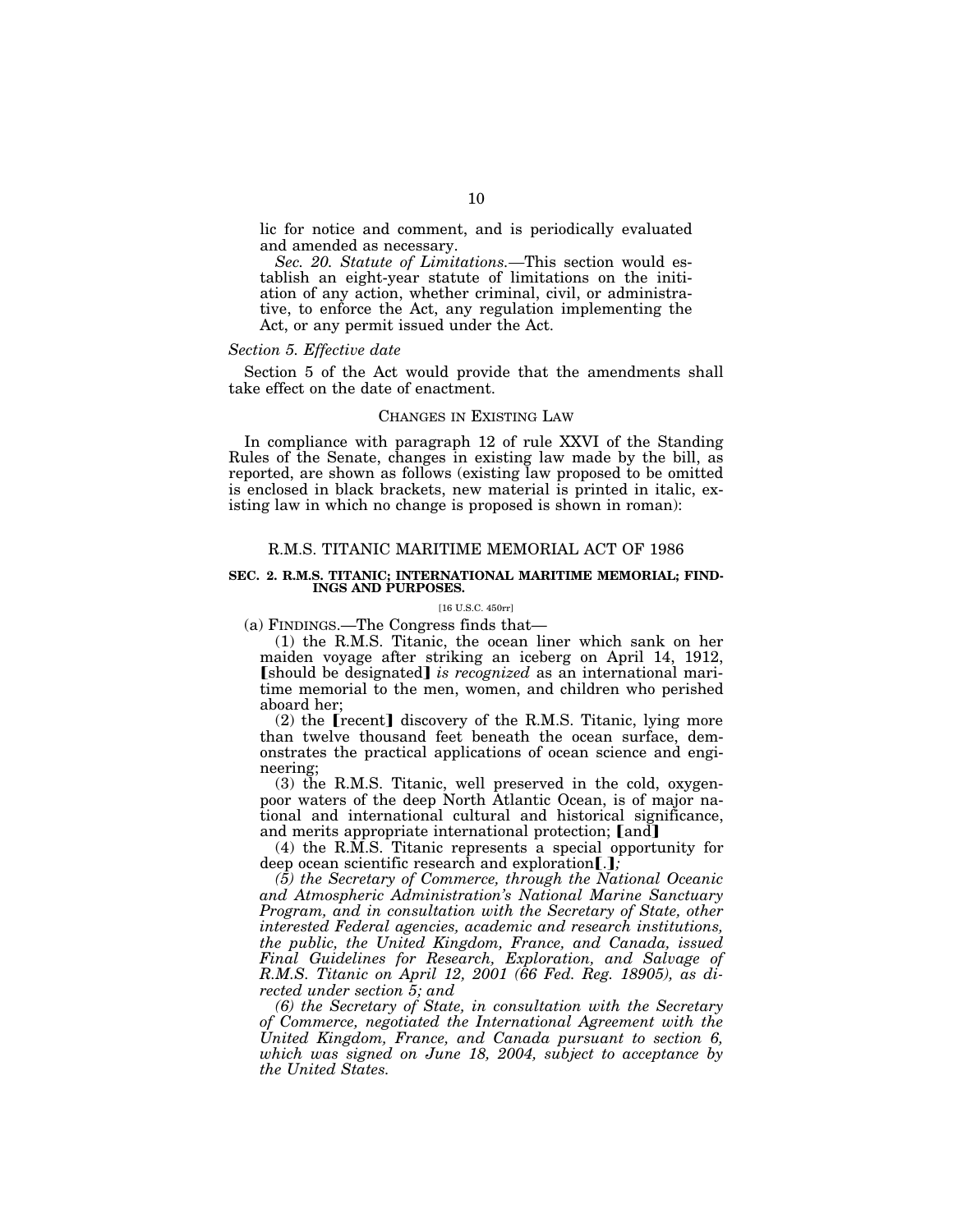ø(b) PURPOSE.—The Congress declares that the purposes of this Act are—

 $(1)$  to encourage international efforts to designate the R.M.S. Titanic as an international maritime memorial to those who lost their lives aboard her in 1912;

 $(2)$  to direct the United States to enter into negotiations with other interested nations to establish an international agreement which will provide for the designation of the R.M.S. Titanic as an international maritime memorial, and protect the scientific, cultural, and historical significance of the R.M.S. Titanic;

 $(3)$  to encourage, in those negotiations or in other fora, the development and implementation of international guidelines for conducting research on, exploration of, and if appropriate, salvage of the R.M.S. Titanic; and

 $(4)$  to express the sense of the United States Congress that, pending such international agreement or guidelines, no person should physically alter, disturb, or salvage the R.M.S. Titanic in any research or exploratory activities which are conducted. *(b) PURPOSE.—The purposes of this Act are—* 

*(1) to ensure the protection of R.M.S. Titanic and its wreck site as—* 

*(A) an international maritime memorial and grave site to those aboard the ship who perished in 1912; and* 

*(B) a site of unique scientific, archeological, cultural, and historical significance for present and future generations;* 

*(2) to ensure that the planning and conduct of any activities directed at R.M.S. Titanic and its wreck site are consistent with applicable law, including the International Agreement; and* 

*(3) to call upon the Secretary of State to encourage other interested nations, especially nations with the technological capability to access R.M.S. Titanic and its wreck site, to consent to be bound by the International Agreement.* 

# **[SEC. 3. DEFINITIONS.**

# [16 U.S.C. 450rr–1]

øFor the purposes of this Act the term—

ø(a) ''Administrator'' means the Administrator of the National Oceanic and Atmospheric Administration (NOAA);

ø(b) ''person'' means any individual (whether or not a citizen or national of the United States), any corporation, partnership, association, or other entity (whether or not organized or existing under the laws of any State), and any Federal, State, local, or foreign government or any entity of any such government;

ø(c) ''R.M.S. Titanic'' means the shipwrecked vessel R.M.S. Titanic, her cargo or other contents, including those items which are scattered on the ocean floor in her vicinity; and

 $[(d)$  "Secretary" means the Secretary of State.]

## *SEC. 3. DEFINITIONS.*

*In this Act—* 

*(1) the term ''collection'' means each grouping of R.M.S. Titanic property, other than human remains, that results from recovery activities after September 1, 1985, at the wreck site of R.M.S. Titanic authorized by—*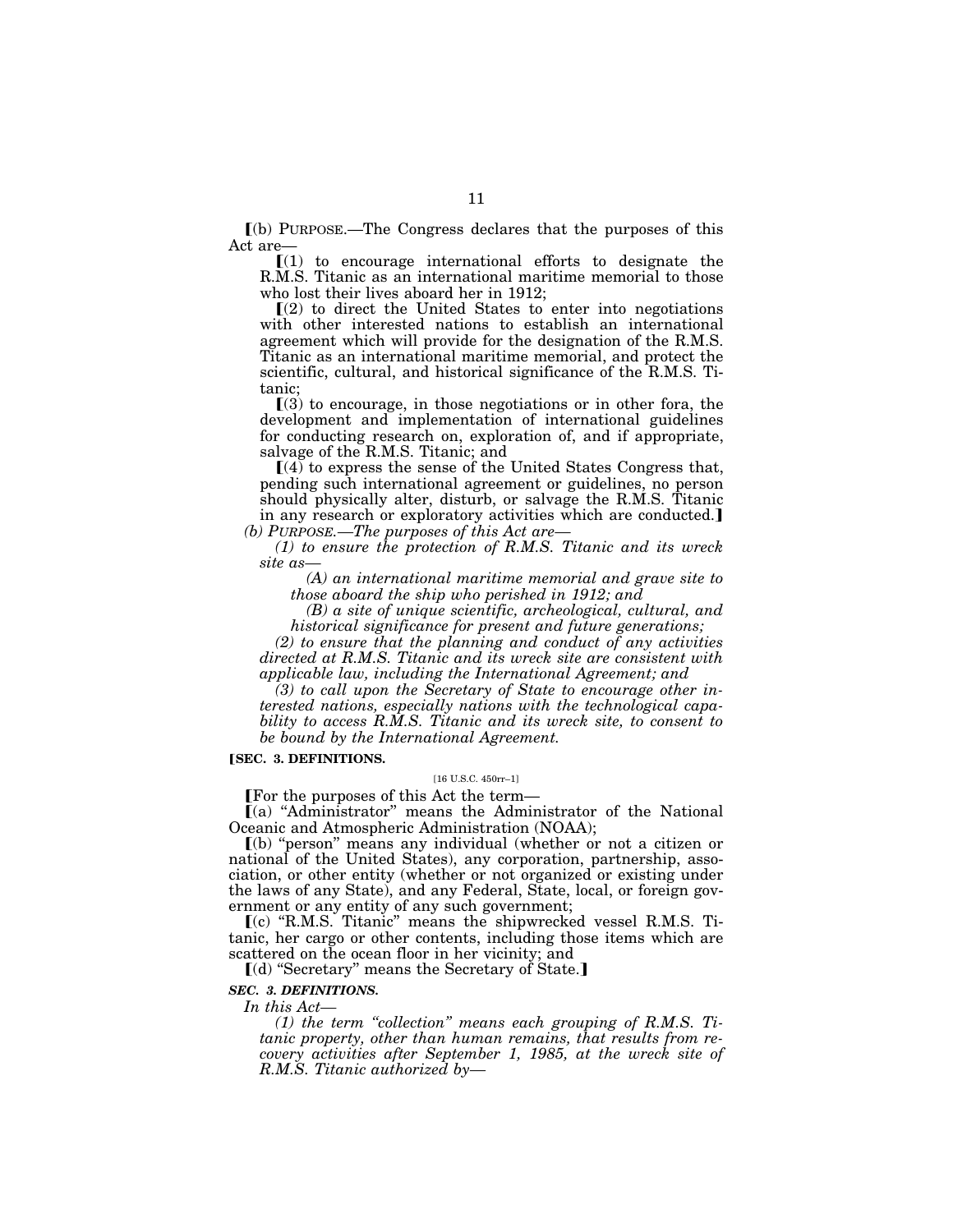*(A) an order of a United States court of competent jurisdiction;* 

*(B) a permit granted by the Secretary of Commerce under section 7; or* 

*(C) an order of a court or tribunal (including any administrative body, Office of Maritime Affairs, or Receiver of Wreck) of competent jurisdiction of the United Kingdom, France, or Canada, or of a state party to the International Agreement;* 

*(2) the term ''import'' means to bring into, or introduce into, or attempt to bring into or introduce into, the United States, including its territories and insular possessions, and the territorial sea of the United States (as defined in Presidential Proclamation 5928, issued December 27, 1988);* 

*(3) the term ''International Agreement'' means the Agreement concerning the Shipwrecked Vessel R.M.S. Titanic;* 

*(4) the term ''Person'' means any individual (whether or not a citizen or national of the United States), any corporation, partnership, association, or other entity (whether or not organized or existing under the laws of any State), and any Federal, State, local, or foreign government or any entity of any such government;* 

*(5) the term ''R.M.S. Titanic property'' includes—* 

*(A) the shipwrecked vessel R.M.S. Titanic;* 

*(B) the cargo of R.M.S. Titanic, any other contents from the ship, or any associated items scattered on the ocean floor in the vicinity of the ship, or any portion of the ship; (C) all such property recovered from the wreck site since* 

*September 1, 1985; and* 

*(D) any human remains of those aboard R.M.S. Titanic who perished;* 

*(6) the term ''Rules'' means the ''Rules Concerning Activities Aimed at the R.M.S. Titanic and/or its Artifacts'' contained in the Annex to the International Agreement; and* 

*(7) the term ''United States waters'' means all waters of the United States on the landward side of the baseline from which the breadth of the United States territorial sea is measured, and the waters of the United States territorial sea as described in Presidential Proclamation 5928, dated December 27, 1988.* 

# **[SEC. 5. INTERNATIONAL GUIDELINES.**

### [16 U.S.C. 450rr–3]

 $(a)$  The Administrator is directed to enter into consultations with the United Kingdom, France, Canada, and other interested nations to develop international guidelines for research on, exploration of, and if appropriate, salvage of the R.M.S. Titanic, which—

 $(1)$  are consistent with its national and international scientific, cultural, and historical significance and the purposes of this Act; and

 $(2)$  promote the safety of individuals involved in such operations.

 $\lceil$ (b) In carrying out subsection (a), the Administrator shall consult with the Secretary and shall promote full participation by other interested Federal agencies, academic and research institutions, and members of the public.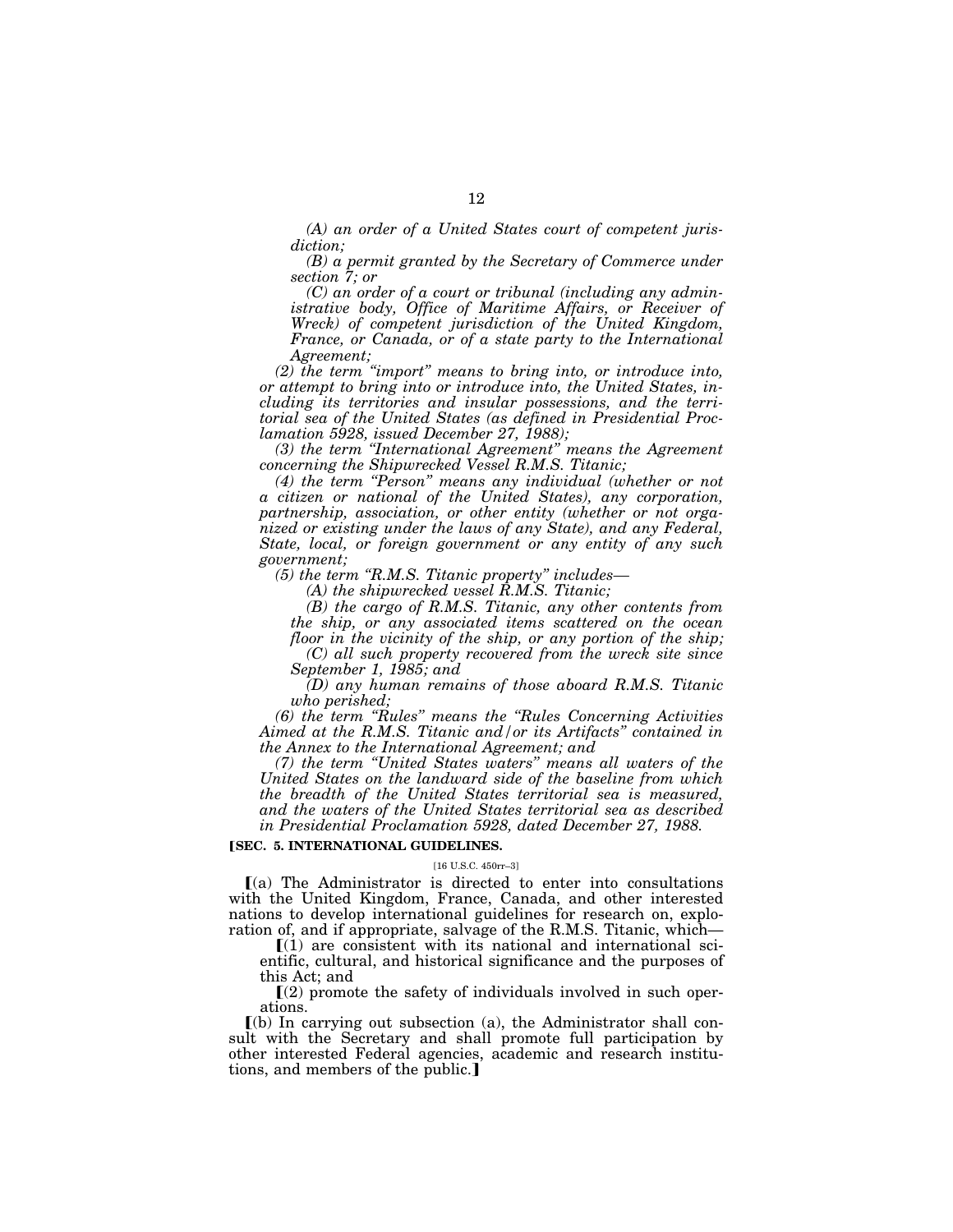### *SEC. 5. SCOPE AND APPLICABILITY.*

*(a) IN GENERAL.—This Act shall apply to—* 

*(1) any person subject to the jurisdiction of the United States at the time that such person engages in an activity prohibited under section 6;* 

*(2) any vessel of the United States, including—* 

*(A) a vessel documented under chapter 121 of title 46, United States Code, or vessels numbered as provided under chapter 123 of such title;* 

*(B) a vessel (other than a vessel that has been granted the nationality of a foreign nation in accordance with article 5 of the Convention on the High Seas, done at Geneva on April 29, 1958, or article 91 of the 1982 Convention on the Law of the Sea, signed at Montego Bay, Jamaica on December 10, 1982, and for which a claim of nationality or registry is made by the master or individual in charge at the time of an enforcement action by an officer or employee of the United States authorized to enforce applicable provisions of United States law) owned in whole or part by—* 

*(i) the United States or a territory, commonwealth, or possession of the United States and used on commercial service;* 

*(ii) a State or a political subdivision of a State and used on commercial service;* 

*(iii) a citizen or national of the United States; or* 

*(iv) a corporation created under the laws of the United States, any State, the District of Columbia, or any territory, commonwealth, or possession of the United States; and* 

*(C) a vessel that was once documented under the laws of the United States and, in violation of the laws of the United States, was—* 

*(i) sold to a person that is not a citizen of the United States; or* 

*(ii) placed under foreign registry or a foreign flag, whether or not the vessel has been granted the nationality of a foreign nation;* 

*(3) any vessel subject to the jurisdiction of the United States including—* 

*(A) a vessel without nationality;* 

*(B) a vessel assimilated to a vessel without nationality, in accordance with paragraph (2) of article 6 of the Convention on the High Seas, done at Geneva on April 29, 1958, or article 91 of the Convention on the Law of the Sea, signed at Montego Bay, Jamaica on December 10, 1982;* 

*(C) a vessel registered in a foreign nation if—* 

*(i) the flag nation has consented to, or waived objection to, the enforcement of United States law by the United States; and* 

*(ii) such consent or waiver—* 

*(I) was obtained by radio, telephone, or similar oral or electronic means; and* 

*(II) is conclusively proved by certification of the Secretary of State or the Secretary's designee;*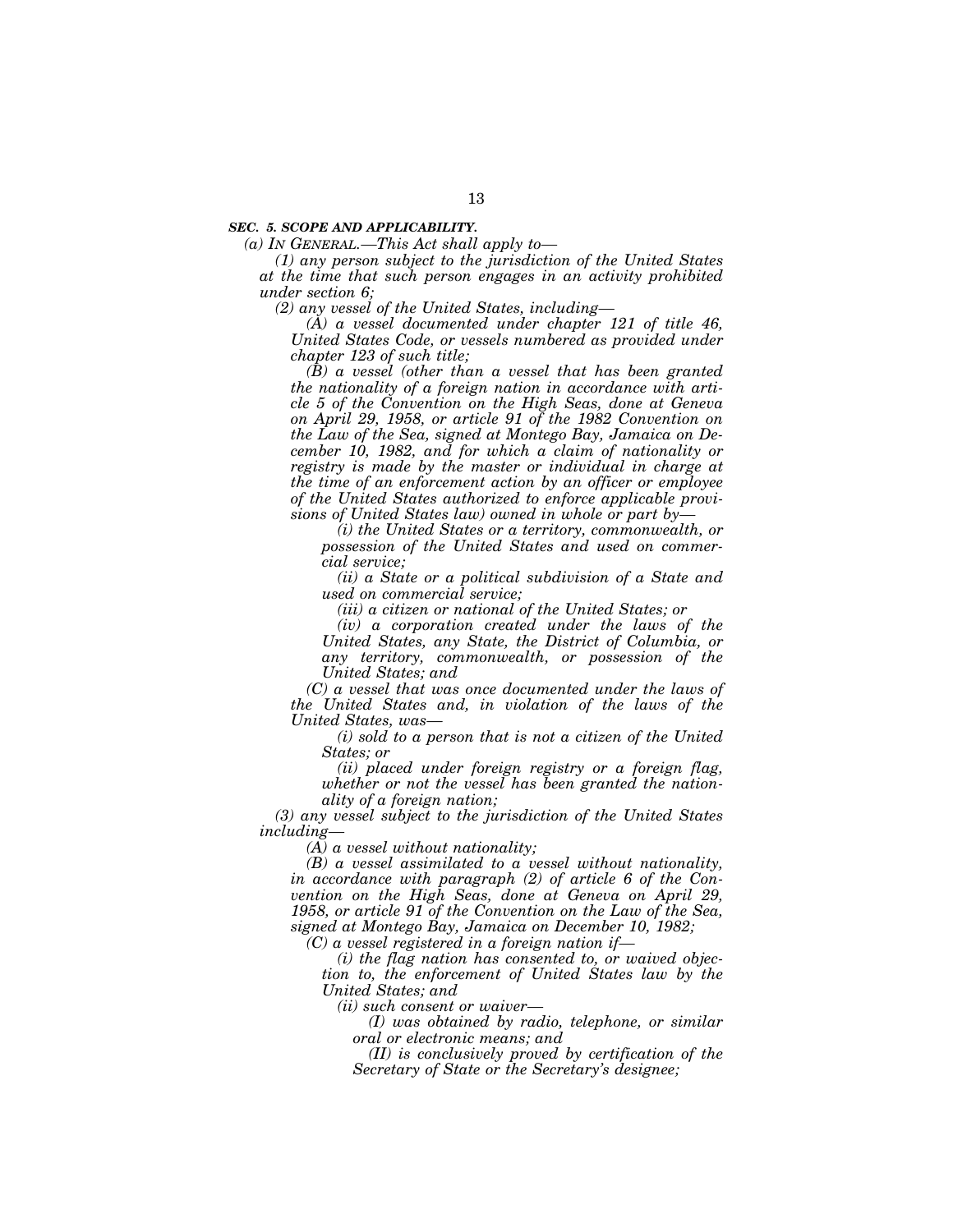*(D) a vessel located within the customs waters of the United States; and* 

*(E) a vessel located in the contiguous zone of the United States (as defined in Presidential Proclamation 7219, issued on September 2, 1999) that—* 

*(i) is entering United States waters;* 

*(ii) has departed United States waters; or* 

*(iii) is a hovering vessel (as defined in section 401 of the Tariff Act of 1930 (19 U.S.C. 1401)); and* 

*(4) any property made forfeitable under section 11.* 

*(b) VESSEL WITHOUT NATIONALITY.—* 

*(1) IN GENERAL.—In this Act, a vessel without nationality includes—* 

*(A) a vessel aboard which the master or person in charge makes a claim of registry, which claim is denied by the flag nation whose registry is claimed;* 

*(B) a vessel aboard which the master or person in charge fails, upon request of an officer of the United States empowered to enforce applicable provisions of United States law, to make a claim of nationality or registry for that vessel; and* 

*(C) a vessel aboard which the master or person in charge makes a claim of registry and the claimed nation of registry does not affirmatively and unequivocally assert that the vessel is of its nationality.* 

*(2) VERIFICATION OR DENIAL.—A claim of registry under subparagraph (A) or (C) of paragraph (1) may be verified or denied by radio, telephone, or similar oral or electronic means. The response by the claimed flag nation is conclusively proved by certification of the Secretary of State or the Secretary's designee.* 

*(c) CLAIM OF NATIONALITY OR REGISTRY.—In this Act, a claim of nationality or registry is limited to—* 

*(1) possession on board the vessel and production of documents evidencing the vessel's nationality in accordance with article 5 of the Convention on the High Seas, done at Geneva on April 29, 1958, or article 91 of the Convention on the Law of the Sea, signed at Montego Bay, Jamaica on December 10, 1982;* 

*(2) flying the flag nation's ensign or flag; or* 

*(3) a verbal claim of nationality or registry by the master or person in charge of the vessel.* 

*(d) APPLICABILITY.—This Act shall not apply to—* 

*(1) warships;* 

*(2) naval auxiliaries;* 

*(3) other vessels—* 

*(A) owned or operated by the United States; and* 

*(B) used only for government noncommercial service, unless the vessel engages in an activity designed to disturb, remove, or injure R.M.S. Titanic property; or* 

*(4) any person on board a vessel described in paragraphs (1) through (3) who is acting in the course of such person's duties, unless such person engages in an activity designed to disturb, remove, or injure R.M.S. Titanic property.*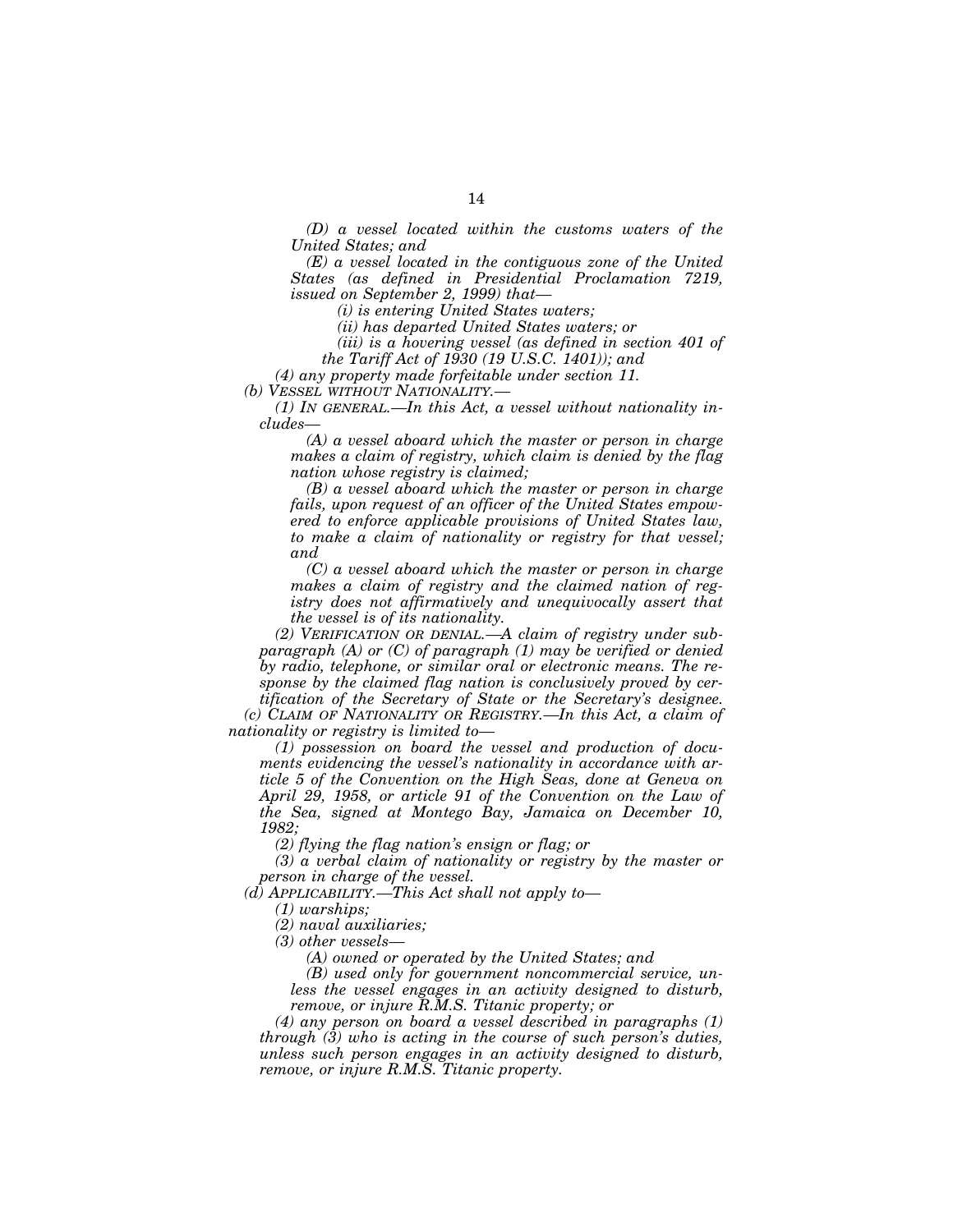# **[SEC. 6. INTERNATIONAL AGREEMENT.**

[16 U.S.C. 450rr–4]

ø(a) NEGOTIATIONS.—The Secretary is directed to enter into negotiations with the United Kingdom, France, Canada, and other interested nations to develop an international agreement which provides for—

 $(1)$  the designation of the R.M.S. Titanic as an international maritime memorial; and

 $(2)$  research on, exploration of, and if appropriate, salvage of the R.M.S. Titanic consistent with the international guidelines developed pursuant to section 5 and the purposes of this Act.

ø(b) CONSULTATION WITH ADMINISTRATOR.—In carrying out the requirements of subsection (a), the Secretary shall consult with the Administrator, who shall provide research and technical assistance to the Secretary.

ø(c) REPORTS TO CONGRESSIONAL COMMITTEES ON PROGRESS OF NEGOTIATIONS AND CONSULTATIONS.—The Secretary and the Administrator shall report semiannually to the Committee on Merchant Marine and Fisheries and the Committee on Foreign Affairs in the House of Representatives and to the Committee on Foreign Relations and the Committee on Foreign Relations and the Committee on Commerce, Science, and Transportation in the Senate on the progress of the negotiations and consultations.

ø(d) NOTIFICATION OF AGREEMENT AND RECOMMENDATIONS TO CONGRESSIONAL COMMITTEES.—Upon adoption of an international agreement as described in subsection (a), the Secretary shall provide notification of the agreement and recommendations for legislation to implement the agreement to the Committee on Merchant Marine and Fisheries and the Committee on Foreign Affairs in the House of Representatives and to the Committee on Foreign Relations and the Committee on Commerce, Science, and Transportation in the Senate.]

#### *SEC. 6. PROHIBITIONS.*

*Except as authorized under section 7, it is unlawful for any person or vessel described in section 5 to—* 

*(1) engage in any activity that disturbs, removes, or injures, or attempts to disturb, remove, or injure, R.M.S. Titanic property;* 

*(2) engage in any activity directed at R.M.S. Titanic property located at the wreck site that poses a significant threat to public safety;* 

*(3) engage in any activity that violates any provision of this Act, or any regulation or permit issued under this Act, or any provision of the Rules;* 

*(4) sell, purchase, barter, import, export, or offer to sell, purchase, barter, import, export, in interstate or foreign commerce, R.M.S. Titanic property not constituting a collection; or* 

*(5) enter, or cause entry by means of any equipment, instrumentality, or other property, into the hull sections of R.M.S. Titanic.*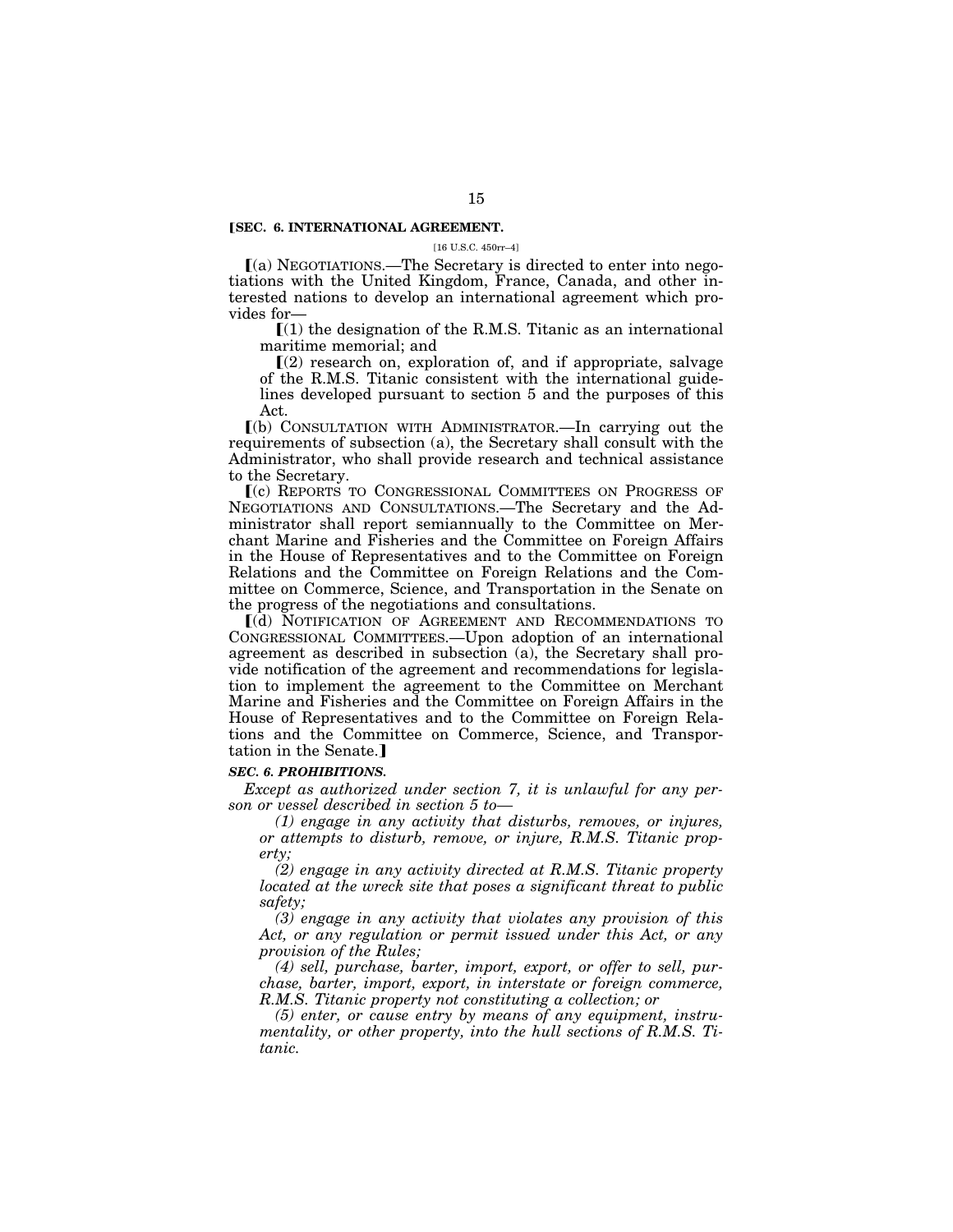## **[SEC. 7. SENSE OF CONGRESS REGARDING CONDUCT OF FUTURE AC-TIVITIES.**

#### [16 U.S.C. 450rr–5]

It is the sense of Congress that research and limited exploration activities concerning the R.M.S. Titanic should continue for the purpose of enhancing public knowledge of its scientific, cultural, and historical significance: Provided, That, pending adoption of the international agreement described in section 6(a) or implementation of the international guidelines described in section 5, no person should conduct any such research or exploration activity which would physically alter, disturb, or salvage the R.M.S. Titanic.

#### *SEC. 7. PERMITS.*

*(a) IN GENERAL.—The Secretary of Commerce may issue a permit for an activity otherwise prohibited under section 6 if the Secretary determines that such activity—* 

*(1) is consistent with the International Agreement and Rules; and* 

*(2)(A) furthers educational, scientific, or cultural purposes in the public interest; or* 

*(B) is necessary to protect R.M.S. Titanic property from a significant threat.* 

*(b) APPLICABILITY.—This section shall apply to any activities directed at R.M.S. Titanic property, including those authorized before the effective date of this Act by a court of competent jurisdiction.* 

*(c) NOTICE.—Any vessel described in paragraph (2) or (3) of section 5(a) that intends to stop within the zone located within the coordinates of 41*°*46*′*00.036588*″ *N, 049*°*53*′*09.391344*″ *W (Northeast corner); 41*°*46*′*00.036588*″ *N, 049*°*59*′*51.08136*″ *W (Northwest corner); 41*°*41*′*00.24864*″ *N, 049*°*53*′*09.391344*″ *W (Southeast corner); 41*°*41*′*00.24864*″ *N, 049*°*59*′*51.08136*″ *W (Southwest corner) shall, through its owner or agent, provide prior written notice of the timing and purpose of such intended entry to the Secretary of Commerce in a manner sufficient to allow the Secretary to determine whether a permit is required and whether a permit should be granted.* 

*(d) TERMS AND CONDITIONS.—Any permit issued by the Secretary of Commerce under this section shall contain terms and conditions that fully comply with the Rules.* 

*(e) FEES.—The Secretary of Commerce may charge and retain reasonable fees to offset expenses associated with the processing of permit applications and the administration of permits issued under this section. Fees collected under this subsection shall be available to cover such costs without further appropriation and shall remain available until expended.* 

*(f) DEADLINES.—* 

*(1) IN GENERAL.—Except as provided under paragraph (2), the Secretary of Commerce shall act on an application for a permit under this section not later than 180 days after the date on which the Secretary has determined that the application contains sufficient information for the Secretary to make a decision on the application.* 

*(2) ADDITIONAL TIME.—If the Secretary is unable to comply with the deadline under paragraph (1), the Secretary shall provide the applicant with written notification that up to an additional 30 days will be needed to complete the review. Under no*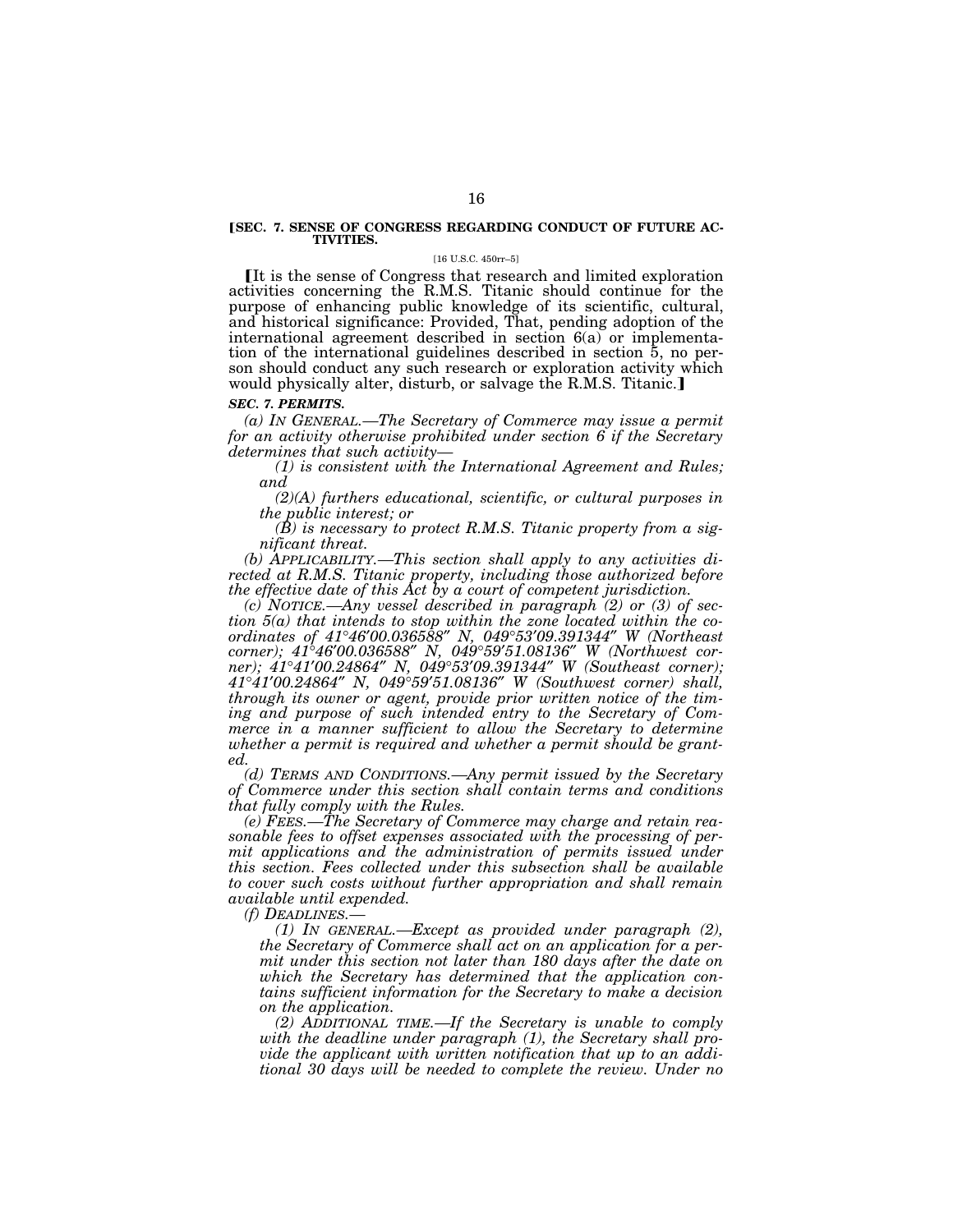*circumstances may a complete application remain pending for more than 210 days.* 

*(3) RULEMAKING.—The Secretary shall promulgate regulations to—* 

*(A) identify the scientific, technical, logistical, or other documentation or justification required for the Secretary to make a decision on the application for permit; and* 

*(B) ensure the confidentiality of proprietary information and data submitted under this section.* 

### *SEC. 8. LIABILITY.*

*(a) LIABILITY TO THE UNITED STATES.—Any person who engages in an activity prohibited under section 6 is liable for response costs, direct and indirect enforcement costs, and any damages resulting from such activity, including—* 

*(1) the reasonable costs incurred in storage, restoration, care, maintenance, conservation, and curation of R.M.S. Titanic property; and* 

*(2) the cost of retrieving any remaining information of a scientific, archeological, cultural, or historical interest from the site at which R.M.S. Titanic property was disturbed, removed, or injured.* 

*(b) LIABILITY IN REM.—Any vessel (including the vessel's gear, appurtenances, stores, and cargo), vehicle, aircraft, or other means of transportation, and any money or property used, or intended to be used, to facilitate any violation of this Act or any regulation or permit issued under this Act, shall be liable in rem to the United States for any fine, penalty, or damages assessed or imposed under this Act. The amount of such in rem liability shall constitute a lien and may be recovered in an action in rem in an appropriate district court of the United States.* 

# *SEC. 9. CIVIL ENFORCEMENT.*

*(a) PERMIT SANCTION AND CIVIL ADMINISTRATIVE PENALTY.—* 

*(1) IN GENERAL.—Any person who violates any provision of this Act, or any regulation or permit issued under this Act—* 

*(A) may be subject to a permit sanction; and* 

*(B) may be assessed a civil administrative penalty by the Secretary of Commerce after notice and an opportunity for a hearing.* 

*(2) AMOUNT OF PENALTY.—A penalty assessed under paragraph (1)(B) may not exceed \$250,000 per day for each such violation. Each day of a continuing violation shall constitute a separate violation.* 

*(3) ENFORCEMENT OF PENALTY.—Upon failure of the offending party to pay a penalty under this subsection, the Attorney General, upon the request of the Secretary of Commerce, may commence an action in the appropriate district court of the United States to recover such penalty. In such action, the validity and appropriateness of the final order imposing the civil administrative penalty shall not be subject to review.* 

*(b) CIVIL JUDICIAL PENALTY.—* 

*(1) IN GENERAL.—Any person who violates any provision of this Act, or any regulation or permit issued under this Act, shall be subject to a civil penalty not to exceed \$500,000 per day*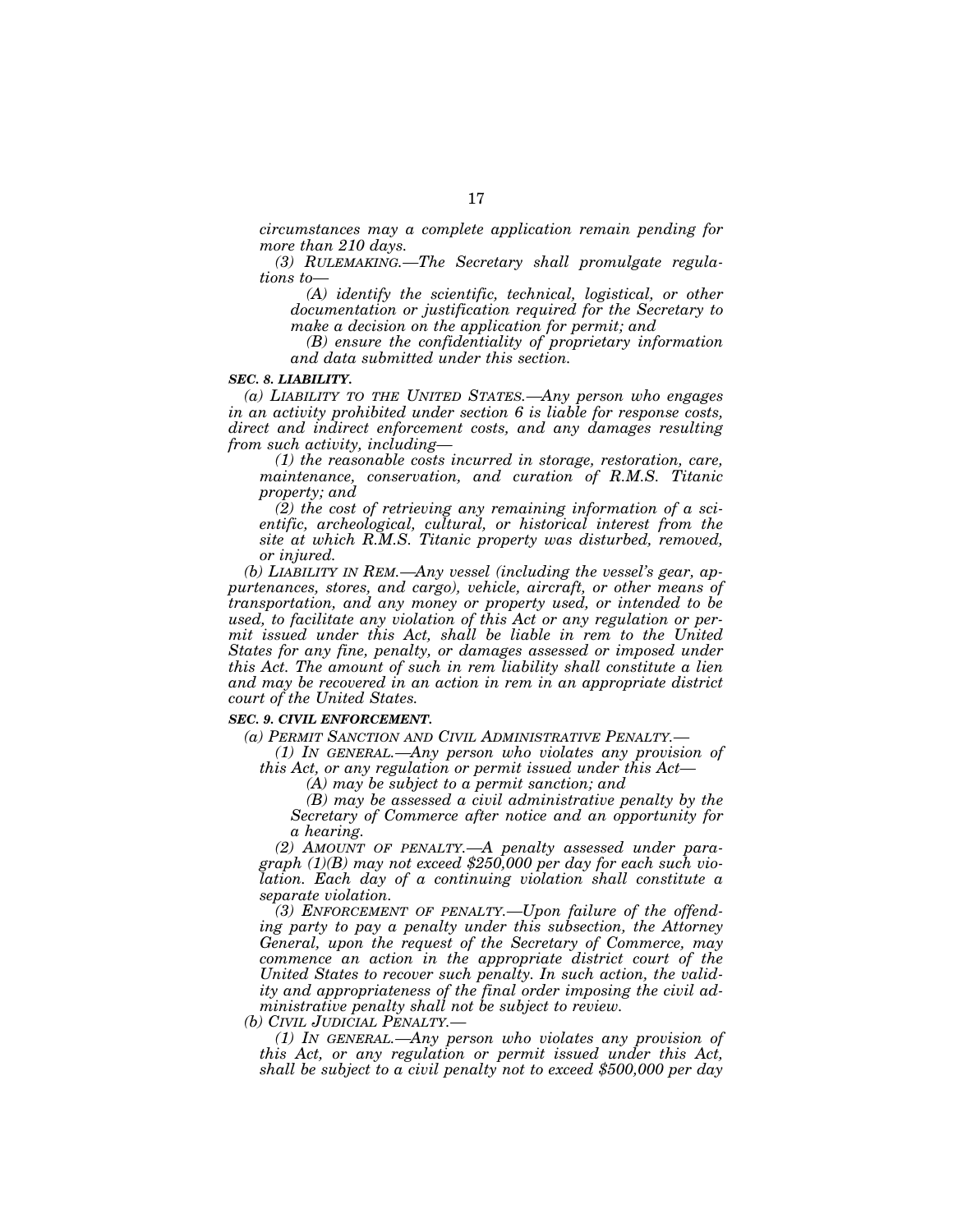*for each such violation. Each day of a continuing violation shall constitute a separate violation.* 

*(2) ENFORCEMENT OF PENALTY.—Upon the request of the Secretary of Commerce, the Attorney General may commence a civil action in an appropriate district court of the United States. Such court shall have jurisdiction to award civil penalties. In determining the amount of a civil penalty, the court may consider such matters as justice may require.* 

*(c) CIVIL ACTION.—Upon the request of the Secretary of Commerce, acting as trustee for R.M.S. Titanic property, the Attorney General may institute a civil action in an appropriate district court of the United States to—* 

*(1) recover response costs, direct and indirect enforcement costs, and damages as set forth in section 8; or* 

*(2) obtain a court order directing any person in possession of R.M.S. Titanic property unlawfully obtained to deliver such R.M.S. Titanic property to the Secretary of Commerce.* 

*(d) IN REM ACTION.—Upon the request of the Secretary of Commerce, acting as trustee for R.M.S. Titanic property, the Attorney General may institute an in rem action in an appropriate district court of the United States to—* 

*(1) satisfy a lien referred to in section 8 in an appropriate district court of the United States; or* 

*(2) assume custody of R.M.S. Titanic property unlawfully possessed as a result of a violation of this Act, or any regulation or permit issued under this Act.* 

*(e) INJUNCTIVE RELIEF.—Upon the request of the Secretary of Commerce, the Attorney General may seek to obtain such relief in an appropriate district court of the United States as may be necessary to abate an imminent risk of—* 

*(1) the disturbance to, removal of, or injury to R.M.S. Titanic property; or* 

*(2) the sale, purchase, barter, import, or export in interstate or foreign commerce of R.M.S. Titanic property.* 

### *SEC. 10. CRIMINAL ENFORCEMENT.*

*(a) IN GENERAL.—Any person who knowingly commits any act prohibited under section 6 is guilty of an offense under this Act.* 

*(b) PENALTY.—Any person who is convicted of an offense under this section shall be fined not more than \$250,000 per day of violation, imprisoned for not more than 5 years, or both.* 

### *SEC. 11. SEIZURE AND FORFEITURE.*

*(a) AUTHORIZATION.—The provisions of this Act may be enforced by the Secretary of Commerce and the Secretary of Homeland Security, or their respective designees.* 

*(b) DETENTION AND ARREST.—Any person authorized by the Secretary of Commerce or the Secretary of Homeland Security to enforce this Act may—* 

*(1) detain for inspection and inspect any package, crate, or other container, including its contents, and all accompanying documents, upon importation or exportation and otherwise as permitted by law;* 

*(2) make arrests without a warrant for any violation of this*  Act if the authorized person has reasonable grounds to believe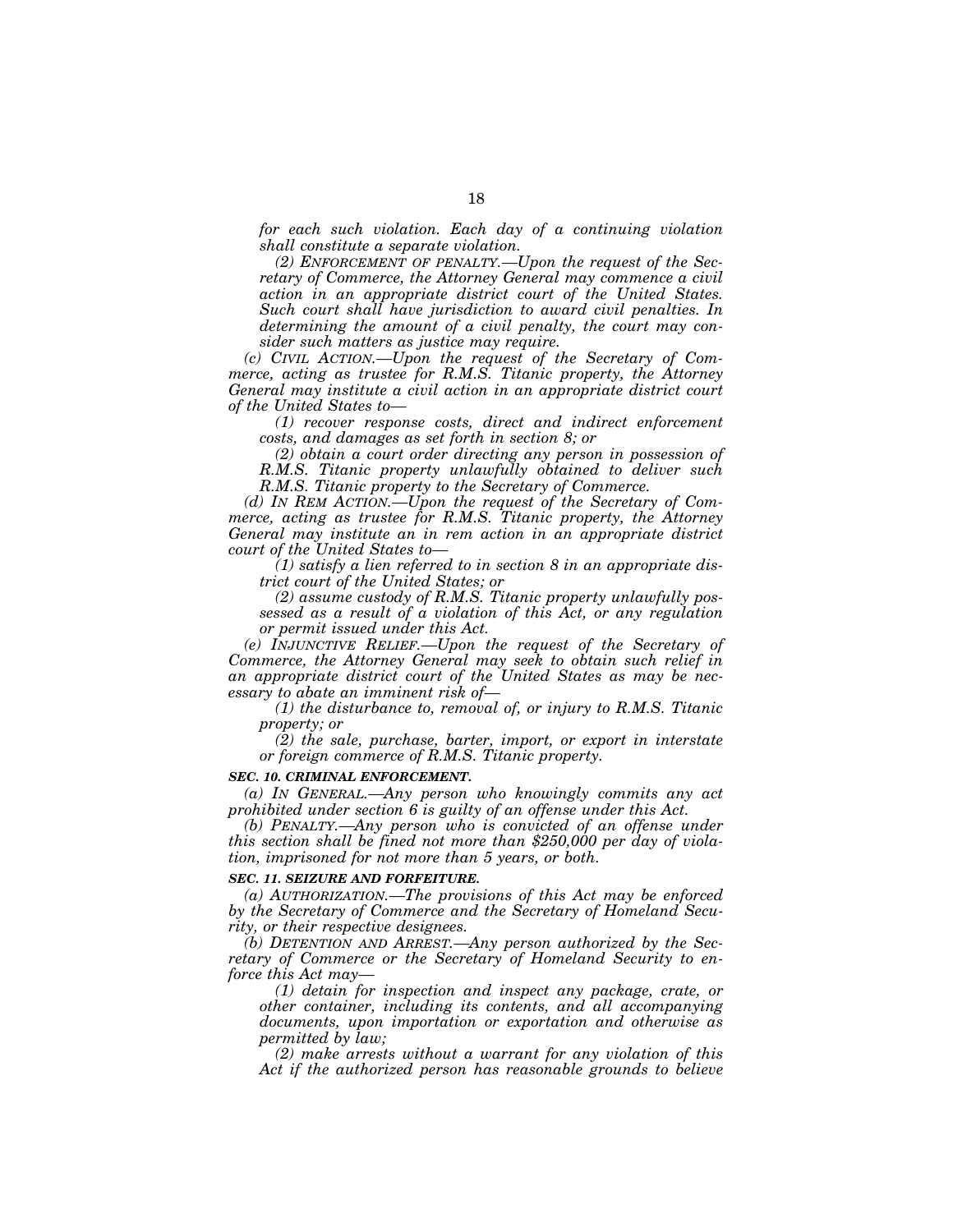*that the person to be arrested is committing the violation in their presence or view;* 

*(3) execute and serve any arrest warrant, seizure warrant, or other warrant or civil or criminal process issued by any officer or court of competent jurisdiction for enforcement of this Act, or any regulation or permit issued under this Act; and* 

*(4) search and seize property described in paragraph (1), with or without a warrant, as authorized by law.* 

*(1) IN GENERAL.*—Any R.M.S. Titanic property, or other prop*erty seized pursuant to subsection (b)(4), shall be held by any person authorized by the Secretary of Commerce or the Secretary of Homeland Security pending disposition of civil or criminal proceedings, administrative forfeiture proceedings, actions in rem for forfeiture of such R.M.S. Titanic property or other property pursuant to this section, or criminal forfeiture proceedings pursuant to this section, as authorized under section 2461(c) of title 28, United States Code.* 

*(2) EXCEPTION.—Instead of holding the property described in*  paragraph (1), the Secretary of Commerce or the Secretary of *Homeland Security may permit the owner or consignee of such property to post a bond or other surety satisfactory to the Secretary of Commerce or the Secretary of Homeland Security.* 

*(d) PROPERTY SUBJECT TO FORFEITURE.—The following property shall be subject to forfeiture to the United States:* 

*(1) Any R.M.S. Titanic property possessed, taken, retained, purchased, sold, bartered, imported, or exported contrary to the*  provisions of this Act, or any regulation or permit issued under *this Act.* 

*(2) Any property, real or personal, that constitutes, or is derived from, the proceeds of any violation of this Act, or any regulation or permit issued under this Act.* 

*(3) Any vessel (including the vessel's gear, appurtenances, stores, and cargo), vehicle, aircraft, or other means of transportation and any money or other property used or intended to be used to facilitate any violation of this Act, or any regulation or permit issued under this Act.* 

*(4) Any property traceable to the property described in paragraph (1), (2), or (3).* 

*(e) REBUTTABLE PRESUMPTION.—In this section, there is a rebut*table presumption that all R.M.S. Titanic property found on board *a vessel that is used or seized in connection with a violation of this Act, or any regulation or permit issued under this Act, was taken or retained in violation of this Act, or a regulation or permit issued under this Act.* 

*(f) FINAL DISPOSITION OF PROPERTY.—Upon forfeiture of any R.M.S. Titanic property or other property to the United States pursuant to this section, or the abandonment or waiver of any claim to any such property, the property shall be disposed of by the Secretary of Commerce in such a manner, consistent with the purposes of this Act, as the Secretary shall prescribe by regulation, including the possibility of assimilating R.M.S. Titanic property with an existing collection. Any R.M.S. Titanic property ordered forfeited to the United States shall be held in trust by the Secretary of Commerce on behalf of the public and disposed of in a manner consistent with*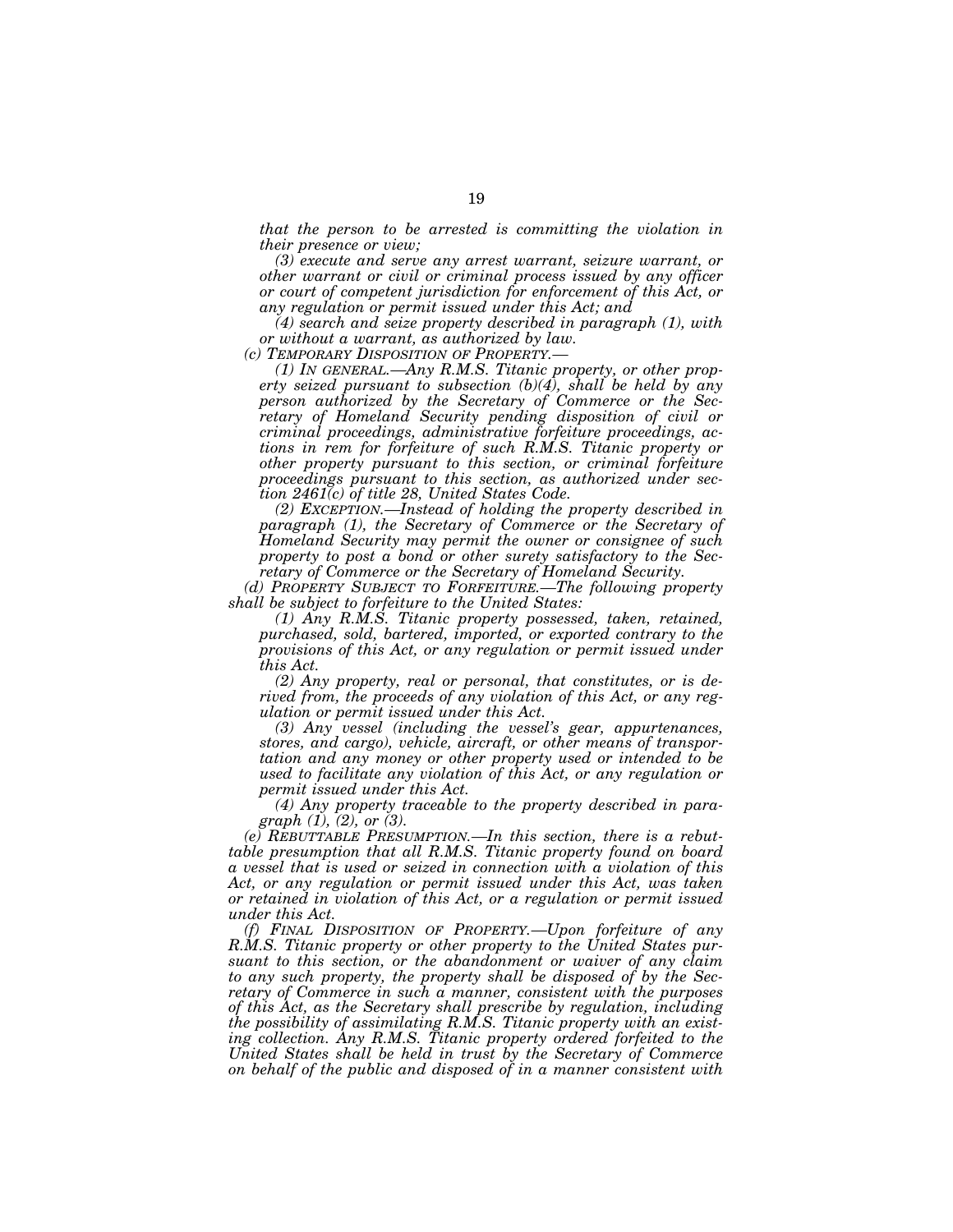*the purposes of this Act. Forfeited R.M.S. Titanic property that does not constitute a collection may not be sold, but may be assimilated with an existing collection.* 

*(g) CIVIL FORFEITURES.—* 

*(1) IN GENERAL.—Except as provided in paragraph (2), the provisions of chapter 46 of title 18, United States Code, relating to civil forfeitures shall extend to any seizure or administrative or civil judicial forfeiture under this section to the extent that such provisions are not inconsistent with this Act.* 

*(2) PERFORMANCE OF DUTIES.—Any duties imposed upon the Attorney General, the Secretary of the Treasury, or the Postmaster General shall be performed with respect to seizures and forfeitures of property under this section by such officers, agents, or other persons as may be authorized or designated for that purpose by the Secretary of Commerce or the Secretary of Homeland Security, as appropriate.* 

*(h) CRIMINAL FORFEITURES.—* 

*(1) IN GENERAL.—Any person who is convicted of an offense under section 10 shall forfeit property to the United States pursuant to this section, as authorized by section 2461(c) of title 28, United States Code.* 

*(2) PROCEDURES.—The procedures under section 413 of the Controlled Substances Act (21 U.S.C. 853) (except subsection (d) of such section), insofar as such provisions are not inconsistent with this Act, shall apply to—* 

*(A) all stages of a criminal forfeiture of property under this section, including any seizure and disposition of such property; and* 

*(B) any administrative or judicial proceeding in relation to such forfeiture.* 

### *SEC. 12. DISPOSITION OF MONIES RECOVERED.*

*(a) IN GENERAL.—Notwithstanding any other provision of law, any monies collected under sections 8, 9, 10, and 11, either directly or through the sale of forfeited property, after payment of related expenses—* 

*(1) are authorized to be paid into 1 or more special accounts of the Department of the Treasury; and* 

*(2) shall be used by the Secretary of Commerce for—* 

*(A) conservation of Titanic artifacts recovered pursuant to an enforcement action;* 

*(B) conservation of any Titanic collection of lawfully salvaged artifacts; or* 

*(C) the collection of the USS Monitor National Marine Sanctuary artifacts at The Mariners' Museum.* 

*(b) DISPOSITION OF EXCESS FUNDS.—If the proceeds from an enforcement action exceed the amount of funds needed for the conservation of artifacts from that case, the Titanic collection, and the Monitor collection, such excess amount shall be deposited in the General Fund of the Treasury.* 

#### *SEC. 13. INTERNATIONAL COOPERATION.*

*(a) SECRETARY OF COMMERCE.—In cooperation with the Secretary of State, the Secretary of Commerce is authorized to inform and consult with representatives of foreign nations and others regarding*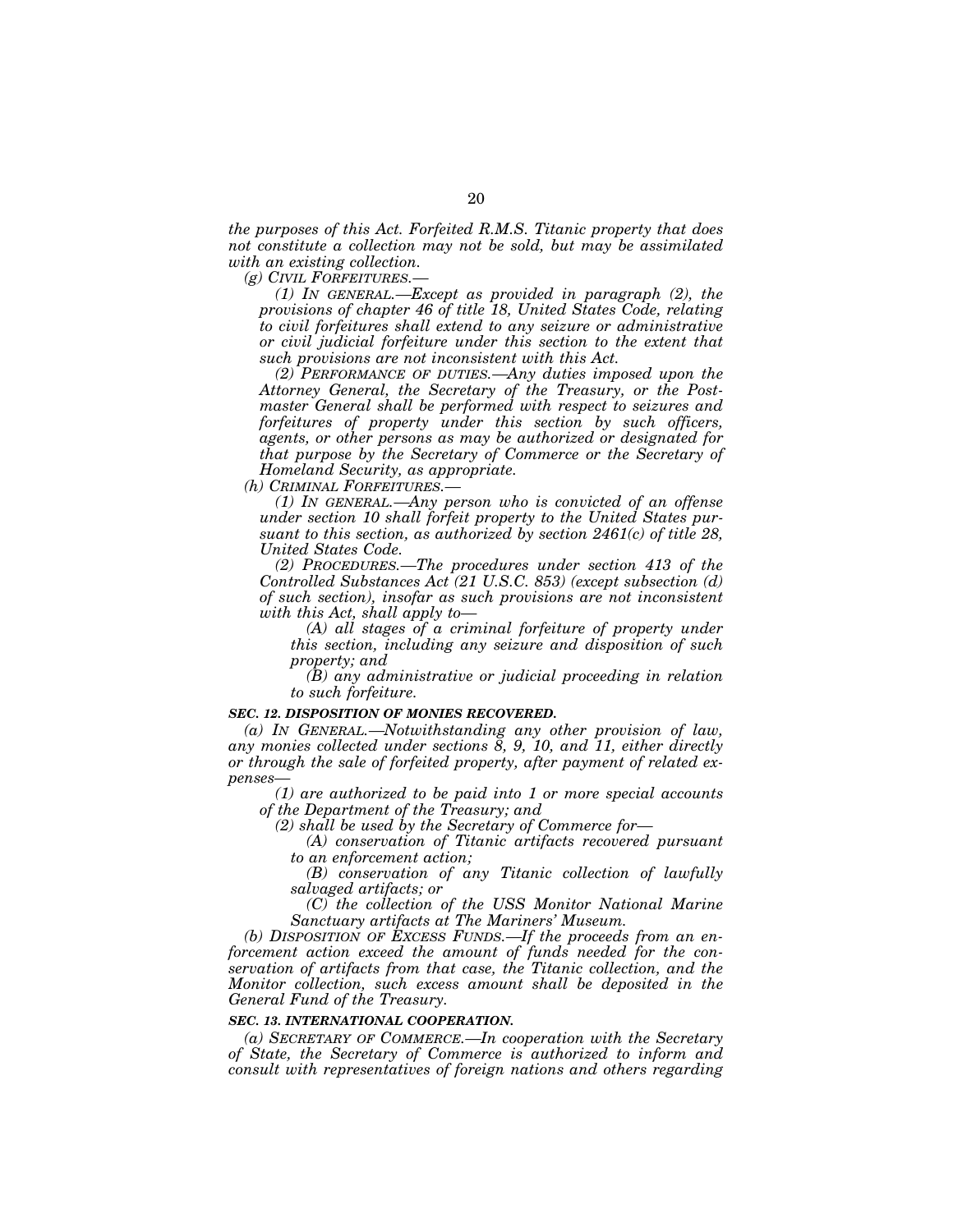*the protection and preservation of R.M.S. Titanic property, including the issuance of permits pursuant to section 7.* 

*(b) SECRETARY OF STATE.—In the event that a party to the International Agreement issues a permit, pursuant to its laws, allowing for the recovery of R.M.S. Titanic property, the Secretary of State may consult with that party to request that existing salvor-in-possession rights to R.M.S. Titanic are respected and that there is consideration of assimilating any R.M.S. Titanic property recovered to an existing collection.* 

### *SEC. 14. AGREEMENTS AND AUTHORITY TO UTILIZE GRANT FUNDS.*

*(a) AGREEMENTS.—The Secretary of Commerce may, as appropriate, enter into agreements with any person to use the personnel, services, equipment, or facilities of such person, on a reimbursable or nonreimbursable basis, to assist in carrying out the purposes of this Act.* 

*(b) AUTHORITY TO UTILIZE GRANT FUNDS.—The Secretary of Commerce—* 

*(1) except as provided in paragraph (2), and notwithstanding any other provision of law that prohibits a Federal agency from receiving assistance, may apply for, accept, and obligate research grant funding from any Federal source operating competitive grant programs if such funding furthers the purposes of this Act;* 

*(2) may not apply for, accept, or obligate any grant funding under paragraph (1) if—* 

*(A) the granting agency is not authorized to award grants to Federal agencies; or* 

*(B) the grant will be used for any purposes, or will be subject to any conditions, that are prohibited by law or regulation;* 

*(3) may use amounts appropriated for the purpose of this Act to satisfy a requirement to match grant funds with recipient agency funds, except that no grant may be accepted that requires a commitment before such amounts are appropriated; and* 

*(4) shall deposit grant funds in the National Oceanic and Atmospheric Administration account that serves to accomplish the purpose for which the grant was awarded.* 

### *SEC. 15. MONITORING AUTHORIZATION.*

In order to carry out the purposes of this Act, the Secretary of *Commerce may—* 

*(1) monitor the wreck site of R.M.S. Titanic; and* 

*(2) conduct such monitoring in coordination with the personnel, services, and facilities of other Federal departments, agencies, or instrumentalities on a reimbursable or nonreimbursable basis.* 

## *SEC. 16. RULEMAKING.*

*The Secretary of Commerce is authorized to promulgate regulations to implement this Act, including, as necessary, regulations providing for the issuance of permits under section 7. Such regulations shall be consistent with the International Agreement and Rules.*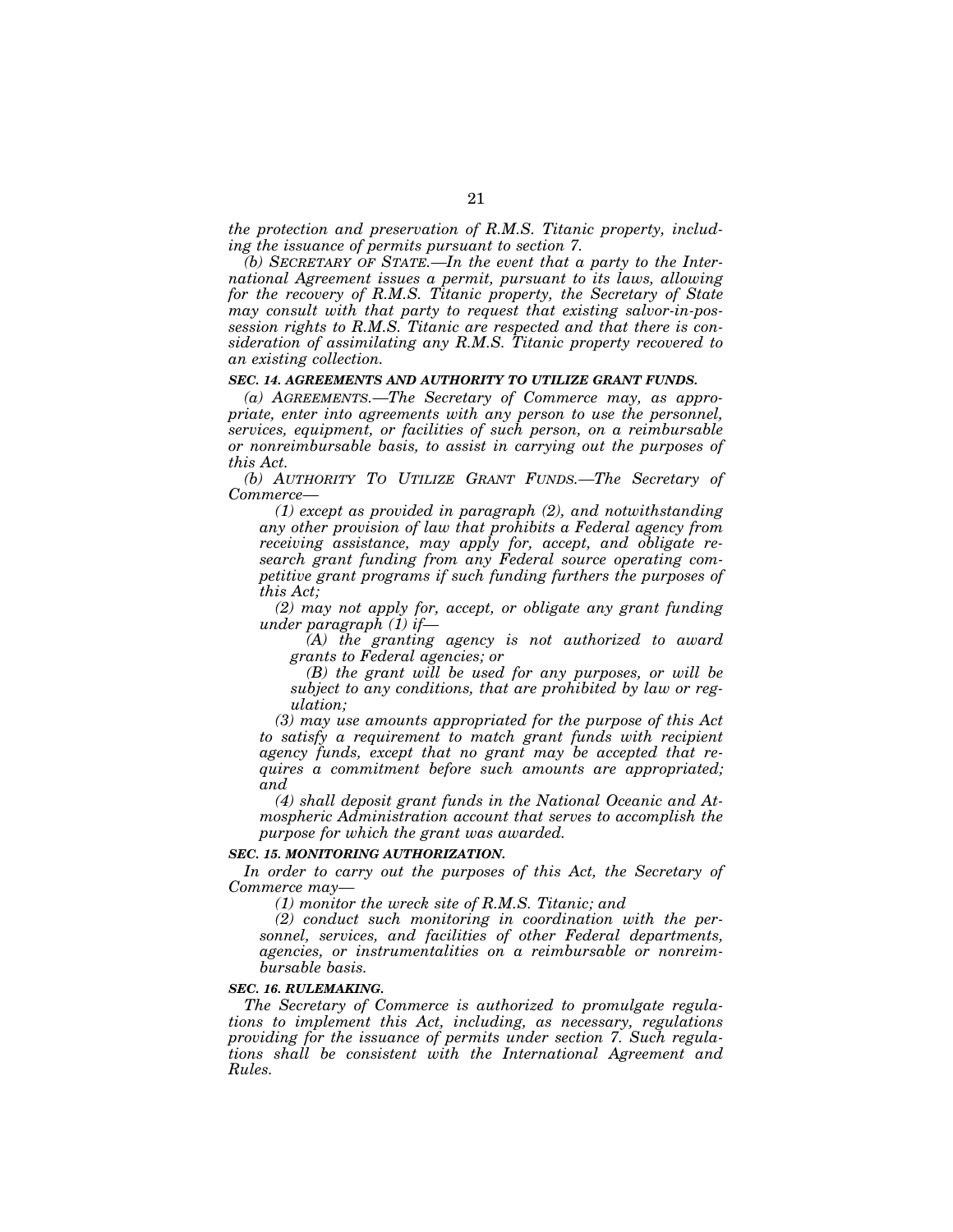### *SEC. 17. RELATIONSHIP TO OTHER LAWS.*

*(a) LIABILITY.—Nothing in sections 4281 through 4289 of the Revised Statutes of the United States or section 3 of the Act of February 13, 1893, shall limit the liability of any person under this Act.* 

*(b) SEIZURE AND FORFEITURE OF PROPERTY.—Nothing in this Act may be construed to affect the seizure and forfeiture of property, including R.M.S. Titanic property, under the customs laws of the United States, or the issuance of penalties under such laws.* 

*(c) INTERNATIONAL AGREEMENTS.—This Act and any implementing regulations shall be applied in accordance with applicable law, including treaties, conventions, and other international agreements to which the United States is a party.* 

*(d) FREEDOMS OF THE HIGH SEAS.—Except to the extent that an activity is undertaken as a subterfuge for activities prohibited under this Act, nothing in this Act is intended to affect the exercise of traditional freedoms of the high seas, including—* 

*(1) navigation;* 

*(2) the laying of submarine cables and pipelines;* 

*(3) operation of vessels;* 

*(4) fishing; or* 

*(5) other internationally lawful uses of the sea related to such freedoms.* 

*(e) SEVERABILITY.—Each provision of this Act is severable. If a court of competent jurisdiction should find any provision of this Act to be unenforceable, all other provisions shall remain in full force and effect.* 

*(f) SALVAGE RIGHTS.—* 

*(1) COMPLIANCE WITH THIS ACT.—An order granting salvage rights to R.M.S. Titanic by a court of competent jurisdiction prior to the effective date of this Act shall not exempt any person from complying with this Act or any regulation or permit issued under this Act.* 

*(2) PERMIT ISSUANCE.—If a person with exclusive salvage rights to the R.M.S. Titanic seeks a permit issued under section 7 of this Act, such a permit shall not be unreasonably withheld.* 

*(3) LIMITATION ON OBTAINING SALVAGE RIGHTS.—Without prejudice to the orders of a United States Court of competent jurisdiction, issued in reference to the entity known as 'RMS Titanic, Inc.', prior to the effective date of this legislation (the status of such orders to be unaffected by this legislation), no person may obtain salvage rights to R.M.S. Titanic or R.M.S. Titanic property, after the effective date of this Act, except by an assignment or transfer of existing rights or through the orders of a United States Court of competent jurisdiction issued in reference to the entity known as 'RMS Titanic, Inc.'.* 

*(g) LAW OF FINDS.—The law of finds shall not apply to R.M.S. Titanic or R.M.S. Titanic property.* 

*(h) COLLECTION MANAGEMENT.—Each collection shall be managed and maintained in accordance with the Rules.* 

#### *SEC. 18. VALID EXCLUSIVE RIGHT TO SALVAGE R.M.S. TITANIC.*

*(a) CONSTRUCTION.—Nothing in this Act shall be construed as terminating, or granting to the Secretary of Commerce the right to terminate, any valid exclusive right to salvage the R.M.S. Titanic that is in existence on the date of enactment.*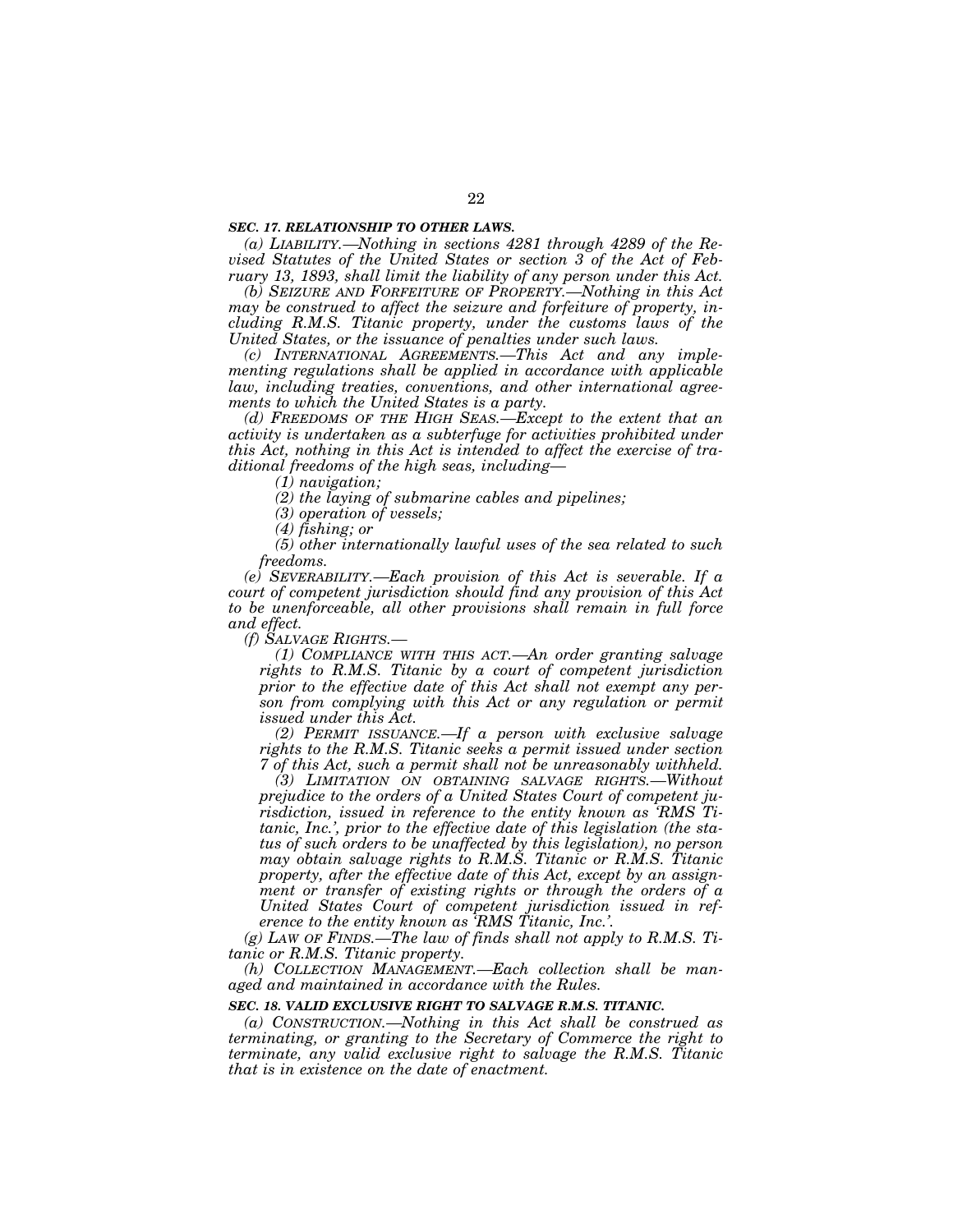*(b) REGULATION BY SECRETARY OF COMMERCE.—The exercise of the exclusive right to salvage R.M.S. Titanic is subject to regulation by the Secretary of Commerce consistent with the provisions of this Act.* 

### *SEC. 19. TITANIC ADVISORY COUNCIL; SITE MANAGEMENT PLAN.*

*(a) AUTHORITY TO ESTABLISH.—The Secretary of Commerce is authorized to establish the Titanic Advisory Council.* 

*(b) EXEMPTION FROM FACA.—The Titanic Advisory Council shall be exempt from the Federal Advisory Committee Act (5 U.S.C. App.).* 

*(c) MEMBERSHIP.—The membership of the Titanic Advisory Council shall consist of—* 

*(1) a member designated by the Administrator of the National Oceanic and Atmospheric Administration;* 

*(2) a member designated by the Director of the National Park Service;* 

*(3) a member designated by the Secretary of State;* 

*(4)(A) a member from the Woods Hole Oceanographic Institution designated by the head of the Institution; or* 

*(B) in the event that the head of such Institution is unable or declines to make a designation under subparagraph (A), a member of another leading marine research institution that is selected by the Secretary of Commerce from a list recommended by the Titanic Advisory Council;* 

*(5) a member designated by the current salvor-in-possession of the R.M.S. Titanic, or any successor, as determined pursuant to section 17(h);* 

*(6) a member designated by any United States person that holds a collection; and* 

*(7) 2 members of the public who—* 

*(A) have expertise in nautical archaeology or underwater cultural heritage;* 

*(B) are appointed by the Secretary of Commerce from a list of recommended candidates prepared by the other members of the Titanic Advisory Council, with at least 5 members concurring in the recommendation; and* 

*(C) may be a person from a foreign government, institu-*

*tion, or corporation.*<br> *(d)* CONDUCT OF BUSINESS.

*(1) QUORUM.—The Titanic Advisory Council may meet and conduct business if there is a quorum of at least 5 members.* 

*(2) PRIOR TO APPOINTMENT.—The Titanic Advisory Council may meet and conduct business prior to the appointment of the members described in subsection (c)(7).* 

*(e) PROHIBITION ON COMPENSATION.—A member of the Titanic Advisory Council who is not employed by the Federal Government may not—* 

*(1) receive pay by reason of the member's service on the Titanic Advisory Council; and* 

*(2) be considered an employee of the Federal Government by reason of any service to the Titanic Advisory Council.* 

*(f) DUTIES.—The Titanic Advisory Council shall advise and make recommendations to the Secretary of Commerce regarding—* 

*(1) the protection and preservation of R.M.S. Titanic property and conservation and curation of artifacts recovered from the R.M.S. Titanic in a manner consistent with this Act, the Inter-*